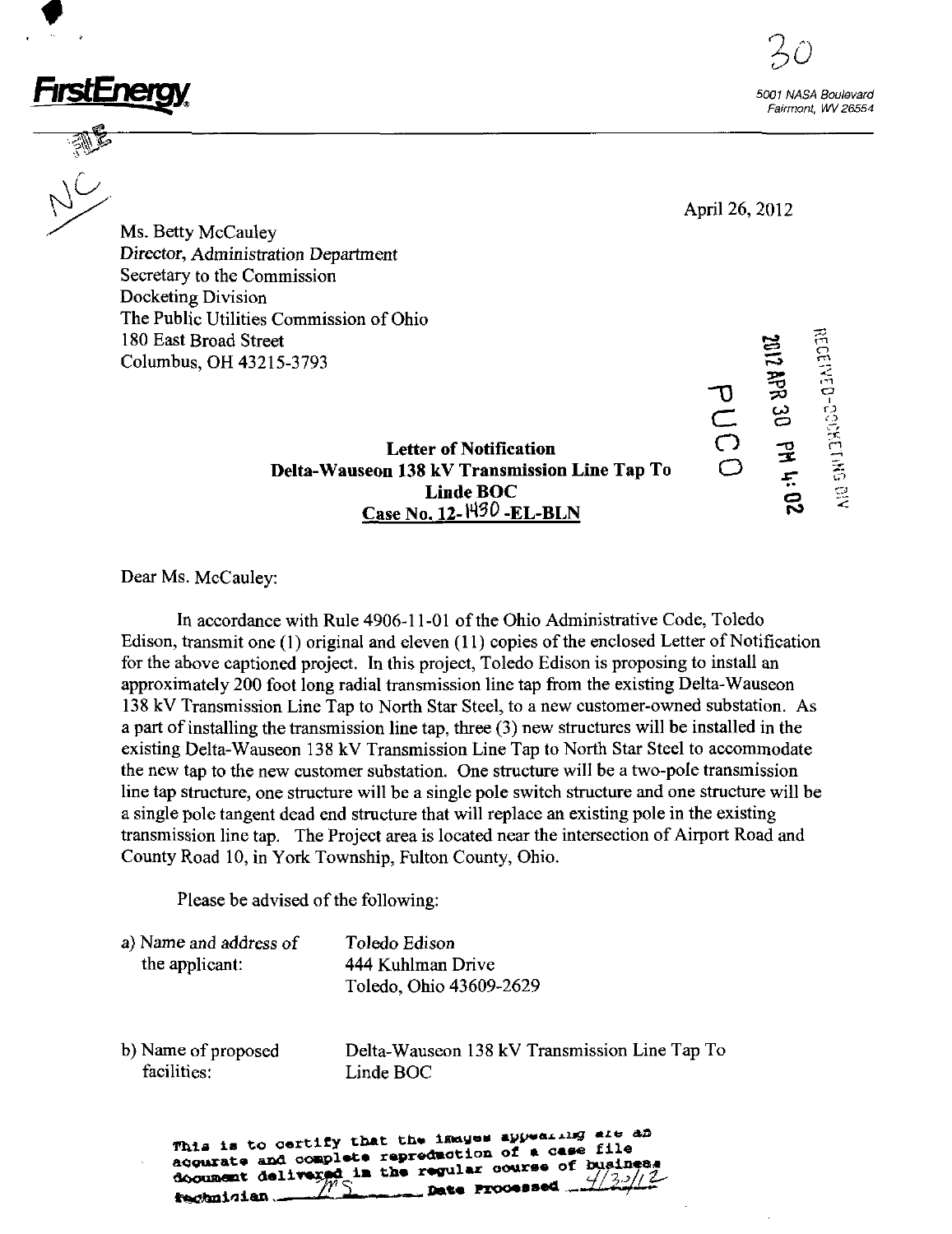| c) Location of proposed<br>facilities:    | The Project area is located near the intersection of Airport<br>Road and County Road 10, in York Township, Fulton<br>County, Ohio.                                                                                                                                                                                                                                                                                                                                                                                                                                                                                                                                                                                                                                          |
|-------------------------------------------|-----------------------------------------------------------------------------------------------------------------------------------------------------------------------------------------------------------------------------------------------------------------------------------------------------------------------------------------------------------------------------------------------------------------------------------------------------------------------------------------------------------------------------------------------------------------------------------------------------------------------------------------------------------------------------------------------------------------------------------------------------------------------------|
| d) Description of proposed<br>facilities: | The Project involves installing an approximately 200 foot long,<br>radial transmission line tap from Toledo Edison's existing<br>Delta-Wauseon 138 kV Transmission Line Tap to North Star<br>Steel, to a new customer owned substation. As a part of<br>installing the transmission line tap, three (3) new structures will<br>be installed in the existing Delta-Wauseon 138 kV<br>Transmission Line Tap to North Star Steel to accommodate the<br>new tap to the new customer substation. One structure will be<br>a two-pole transmission line tap structure, one structure will be<br>a single pole switch structure and one structure will be a single<br>pole tangent dead end structure that will replace an existing<br>pole in the existing transmission line tap. |
| e) Applicant's<br>representative:         | Travis M. Turner, Engineer<br><b>Energy Delivery Transmission Engineering</b><br><b>FirstEnergy Service Company</b><br>5001 NASA Blvd.<br>Fairmont, WV 26554                                                                                                                                                                                                                                                                                                                                                                                                                                                                                                                                                                                                                |

After docketing this filing, please return one time-stamped copy of the Letter of Notification for our records to us in the enclosed envelope. We have provided a copy of the Letter of Notification by certified mail, with return receipt requested, to each official of the political subdivisions immediately affected by the proposed project as listed in the attached Exhibit 1. Copies of the transmittal letters addressed to the local government representatives of York Township, and Fulton County are enclosed for your tile.

Should the Ohio Power Siting Board desire further information or discussion of this submittal, please contact me at (304) 534-7456.

Sincerely,

Traits M. Turner

Travis M. Tumer Engineer Energy Delivery Transmission and Substation Design FirstEnergy Service Company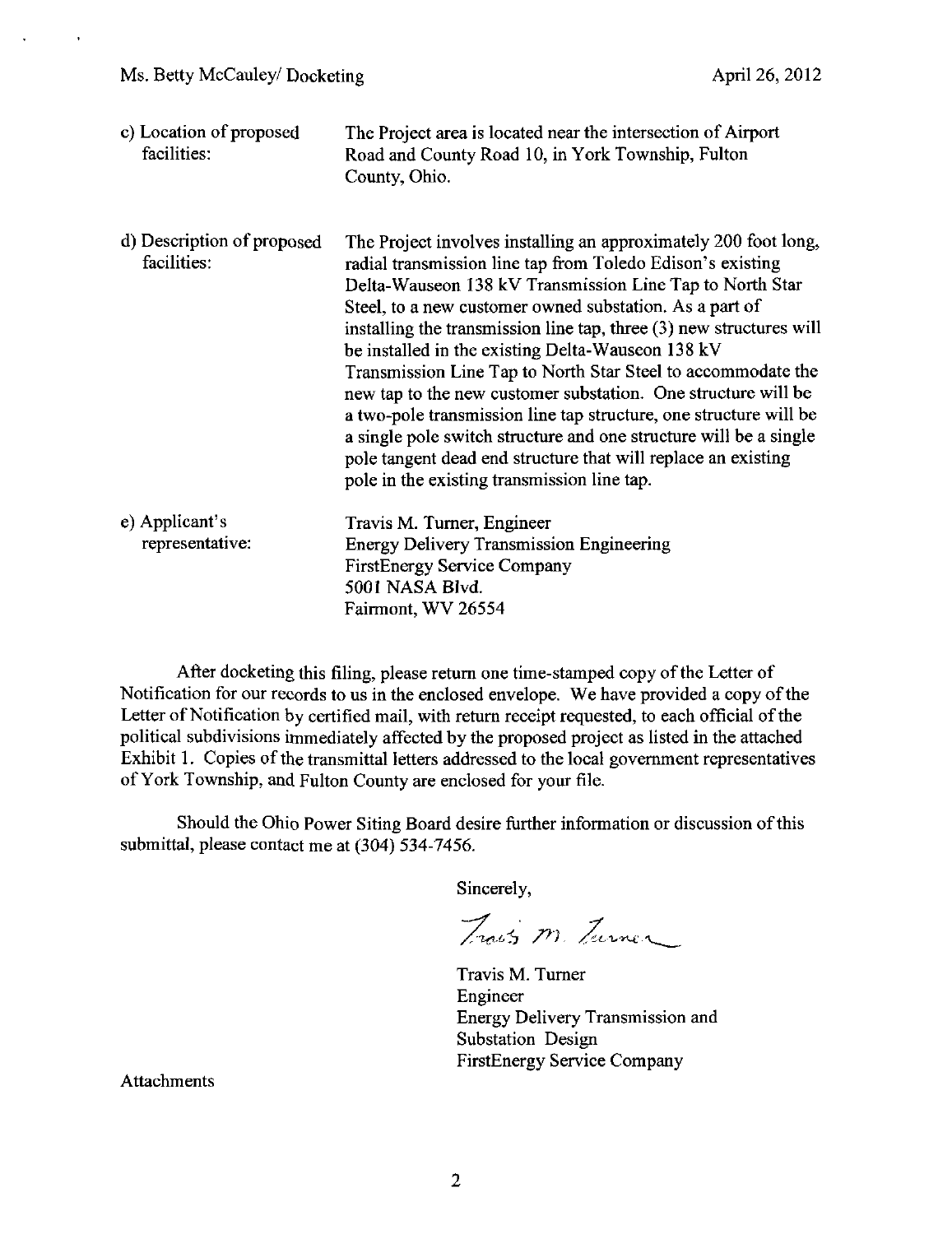### EXHIBIT 1: OFFICIALS SERVED COPY OF LON Delta-Wauseon 138 kV Transmission Line Tap To Linde BOC Case No. 12- -EL-BLN

#### Fulton County

The Honorable Paul Bamaby Fulton County Commissioner Commission President 152 South Fulton Street Wauseon, OH 43567

The Honorable Dean Center Fulton County Commissioner 152 South Fulton Street Wauseon, OH 43567

The Honorable Perry Rupp Fulton County Commissioner 152 South Fulton Street Wauseon, OH 43567

Mr. Frank T. Onweller, P.E., P.S. Fulton County Engineer 9120 County Road 14 Wauseon, OH 43567-9669

Mr. Steve Brown Director, Fulton County Regional Planning Commission 152 South Fulton Street Suite 230 Wauseon, OH 43567

Mr. Vond T. Hall County Administrator, Fulton County 152 South Fulton Street Wauseon, OH 43567

#### York Township

The Honorable John H. Trowbridge York Township Trustee 7669 County Road F Delta, Ohio 43515

The Honorable Dermis Wyse York Township Trustee 7140 County Road 12 Wauseon, Ohio 43567

The Honorable Tom Tedrow York Township Trustee 4237 County Road 9 Delta, Ohio 43567

Ms. Karen S. Miller York Township Fiscal Officer 7614 County Road E Delta, Ohio 43515

> Toledo Edison Company Delta-Wauseon 138 kV Transmission Line Tap to Linde BOC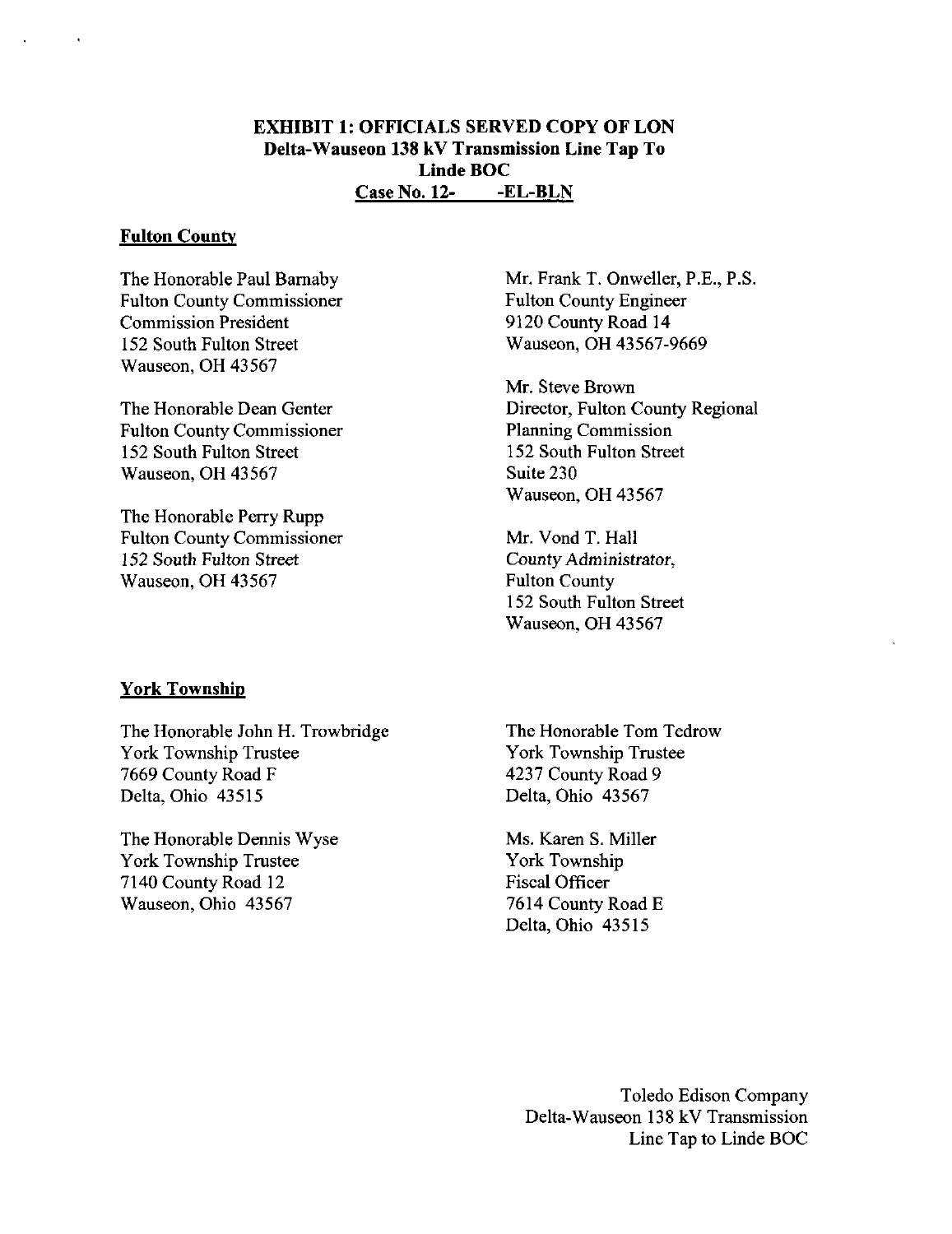

The Honorable Paul Bamaby Fulton County Commissioner, President 152 South Fulton Street Wauseon, OH 43567

### Letter of Notification Delta-Wauseon 138 kV Transmission Line Tap To Linde BOC Case No. 12- -EL-BLN

Dear Mr. Bamaby,

In the above captioned project, Toledo Edison, a subsidiary of FirstEnergy Corp., is proposing to install one approximately 200 foot long radial transmission line tap from the existing Delta-Wauseon 138 kV Transmission Line Tap to North Star Steel, to a new customer-owned substation. As a part of installing the transmission line tap, three (3) new structures will be installed in the existing Delta-Wauseon 138 kV Transmission Line Tap to North Star Steel to accommodate the new tap to the new customer substation. The Project area is located near the intersection of Airport Highway and County Road 10 in York Township, Fulton County, Ohio.

In accordance with the provisions of Ohio Administrative Code ("OAC") Rule 4906-1-01, this project falls within the Ohio Power Siting Board's requirements for a Letter of Notification ("LON"). Therefore, in compliance with OAC 4906-11-01 of the OPSB's Rules and Regulations, we have prepared and filed the attached LON with the OPSB for their review and approval. The LON contains a description of the project, and is provided for your information,

I will be glad to answer your questions conceming this matter. You may contact me at (304) 534-7456.

Sincerely,

Travis m. Turner

Travis M, Tumer Engineer Energy Delivery Transmission and Substation Design FirstEnergy Service Company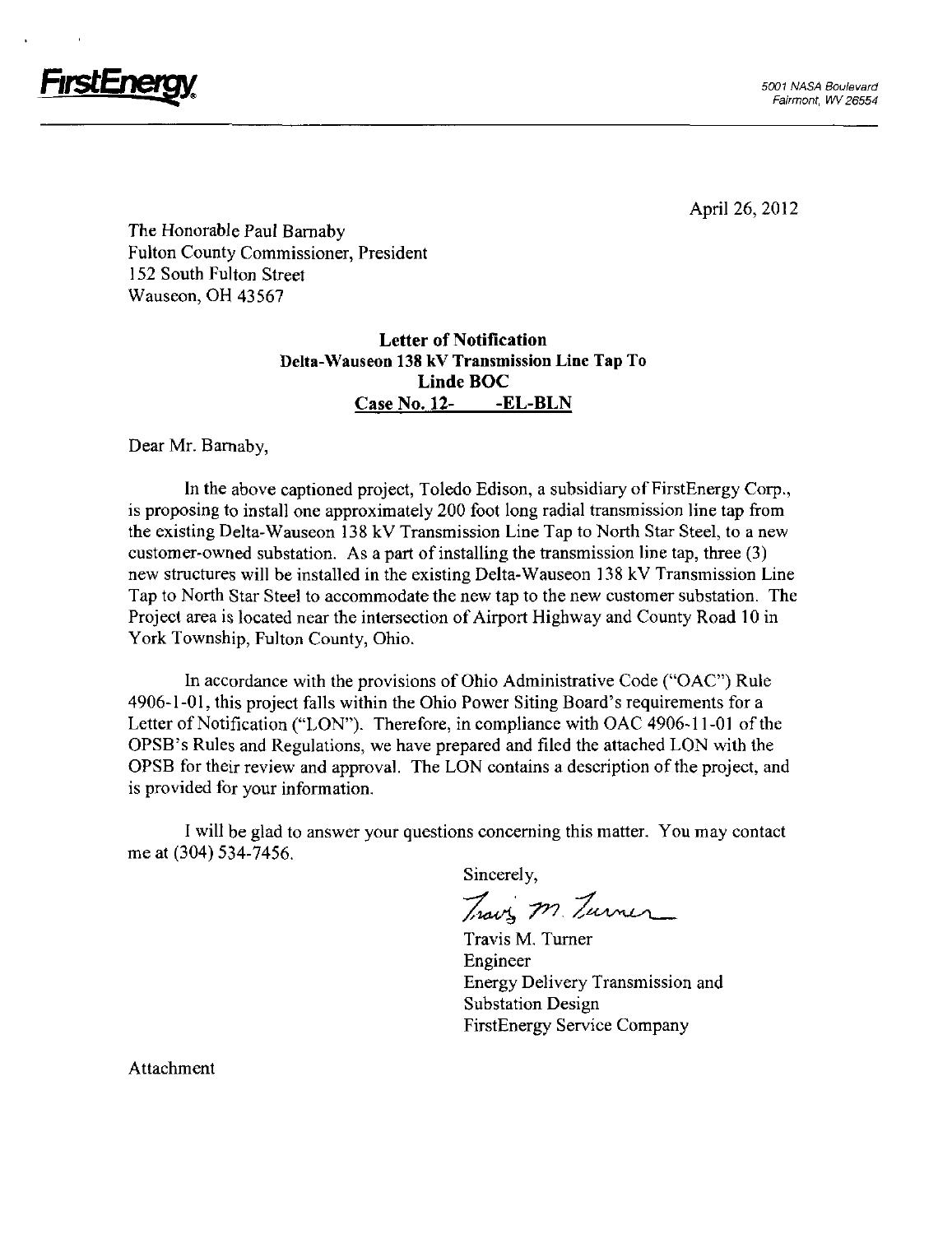

The Honorable Dean Center Fulton County Commissioner, Vice-president 152 South Fulton Street Wauseon, OH 43567

### Letter of Notification Delta-Wauseon 138 kV Transmission Line Tap To Linde BOC Case No. 12- -EL-BLN

Dear Mr. Center,

In the above captioned project, Toledo Edison, a subsidiary of FirstEnergy Corp., is proposing to install one approximately 200 foot long radial transmission line tap from the existing Delta-Wauseon 138 kV Transmission Line Tap to North Star Steel, to a new customer-owned substation. As a part of installing the transmission line tap, three (3) new structures will be installed in the existing Delta-Wauseon 138 kV Transmission Line Tap to North Star Steel to accommodate the new tap to the new customer substation. The Project area is located near the intersection of Airport Highway and County Road 10 in York Township, Fulton County, Ohio.

In accordance with the provisions of Ohio Administrative Code ("OAC") Rule 4906-1-01, this project falls within the Ohio Power Siting Board's requirements for a Letter of Notification ("LON"). Therefore, in compliance with OAC 4906-11-01 of the OPSB's Rules and Regulations, we have prepared and filed the attached LON with the OPSB for their review and approval. The LON contains a description of the project, and is provided for your information.

I will be glad to answer your questions conceming this matter. You may contact me at (304) 534-7456.

Sincerely,

Traves m. Turner

Travis M. Tumer Engineer Energy Delivery Transmission and Substation Design FirstEnergy Service Company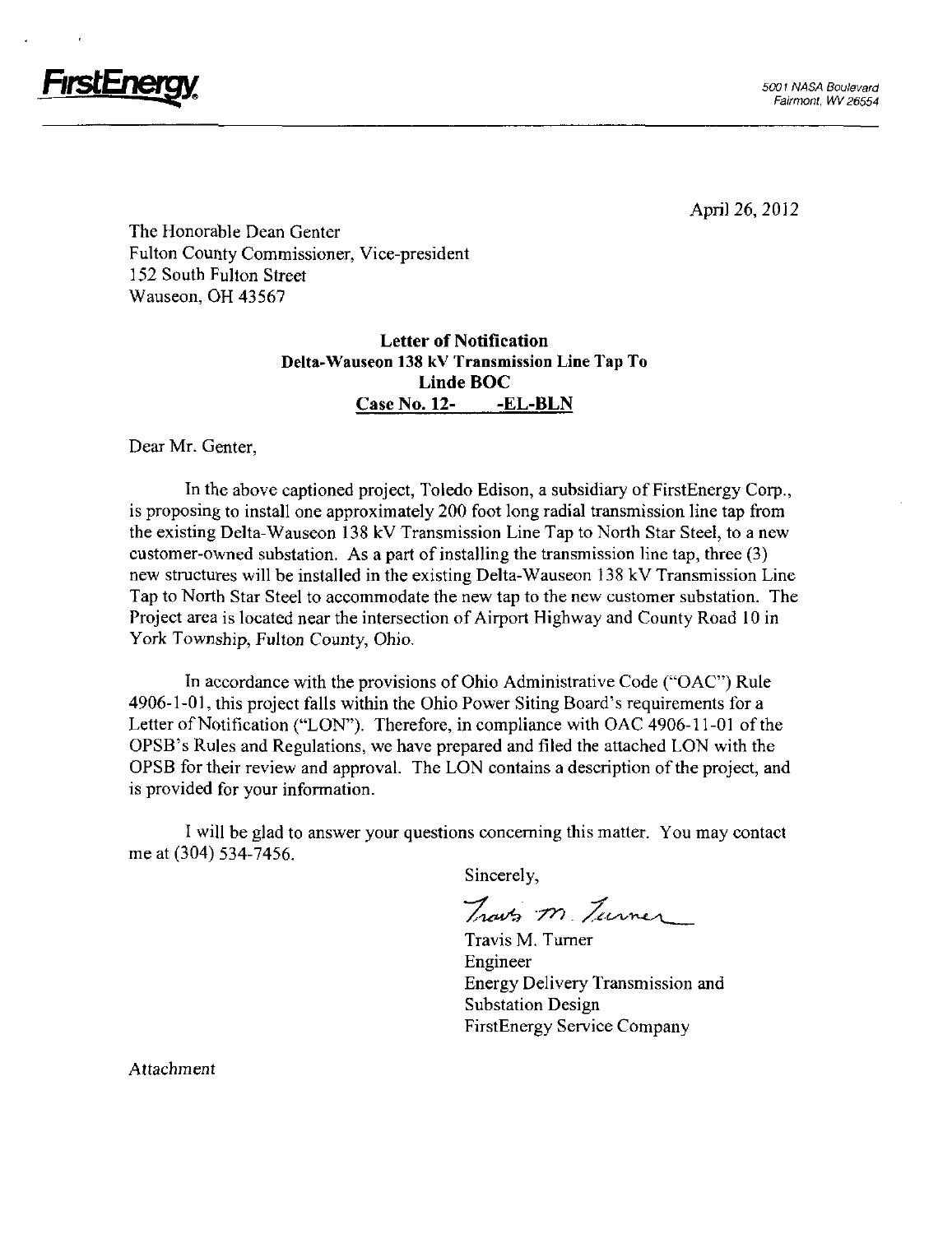

The Honorable Perry Rupp Fulton County Commissioner 152 South Fulton Street Wauseon, OH 43567

### Letter of Notification Delta-Wauseon 138 kV Transmission Line Tap To Linde BOC Case No. 12- -EL-BLN

Dear Mr. Rupp,

In the above captioned project, Toledo Edison, a subsidiary of FirstEnergy Corp., is proposing to install one approximately 200 foot long radial transmission line tap from the existing Delta-Wauseon 138 kV Transmission Line Tap to North Star Steel, to a new customer-owned substation. As a part of installing the transmission line tap, three (3) new structures will be installed in the existing Delta-Wauseon 138 kV Transmission Line Tap to North Star Steel to accommodate the new tap to the new customer substation. The Project area is located near the intersection of Airport Highway and County Road 10 in York Township, Fulton County, Ohio.

In accordance with the provisions of Ohio Administrative Code ("OAC") Rule 4906-1 -01, this project falls within the Ohio Power Siting Board's requirements for a Letter of Notification ("LON"). Therefore, in compliance with OAC 4906-11-01 ofthe OPSB's Rules and Regulations, we have prepared and filed the attached LON with the OPSB for their review and approval. The LON contains a description of the project, and is provided for your information.

I will be glad to answer your questions concerning this matter. You may contact me at (304) 534-7456.

Sincerely,

Traves M. Zurner

Travis M. Turner Engineer Energy Delivery Transmission Engineering FirstEnergy Service Company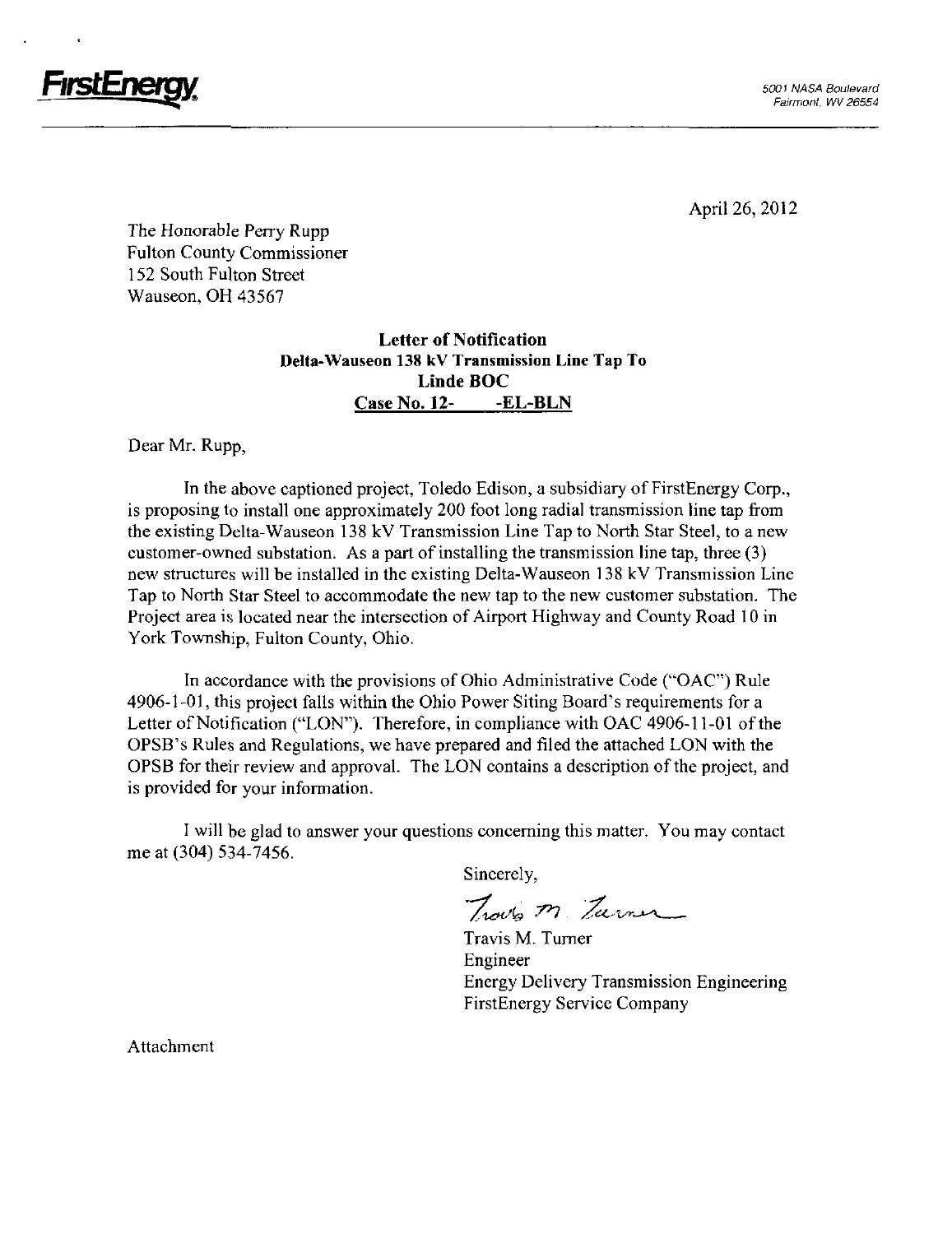

Mr. Steve Brown Fulton County Regional Planning Commission, Director 152 South Fulton Street Suite 230 Wauseon, OH 43567

#### Letter of Notification Delta-Wauseon 138 kV Transmission Line Tap To Linde BOC Case No. 12- -EL-BLN

Dear Mr. Brown,

In the above captioned project, Toledo Edison, a subsidiary of FirstEnergy Corp., is proposing to install one approximately 200 foot long radial transmission line tap from the existing Delta-Wauseon 138 kV Transmission Line Tap to North Star Steel, to a new customer-owned substation. As a part of installing the transmission line tap, three (3) new stmctures will be installed in the existing Delta-Wauseon 138 kV Transmission Line Tap to North Star Steel to accommodate the new tap to the new customer substation. The Project area is located near the intersection of Airport Highway and County Road 10 in York Township, Fulton County, Ohio.

In accordance with the provisions of Ohio Administrative Code ("OAC") Rule 4906-1-01, this project falls within the Ohio Power Siting Board's requirements for a Letter of Notification ("LON"). Therefore, in compliance with OAC 4906-11-01 of the OPSB's Rules and Regulations, we have prepared and filed the attached LON with the OPSB for their review and approval. The LON contains a description of the project, and is provided for your information.

I will be glad to answer your questions conceming this matter. You may contact me at (304) 534-7456.

Sincerely,

Traves m Turner

Travis M. Tumer Engineer Energy Delivery Transmission and Substation Design FirstEnergy Service Company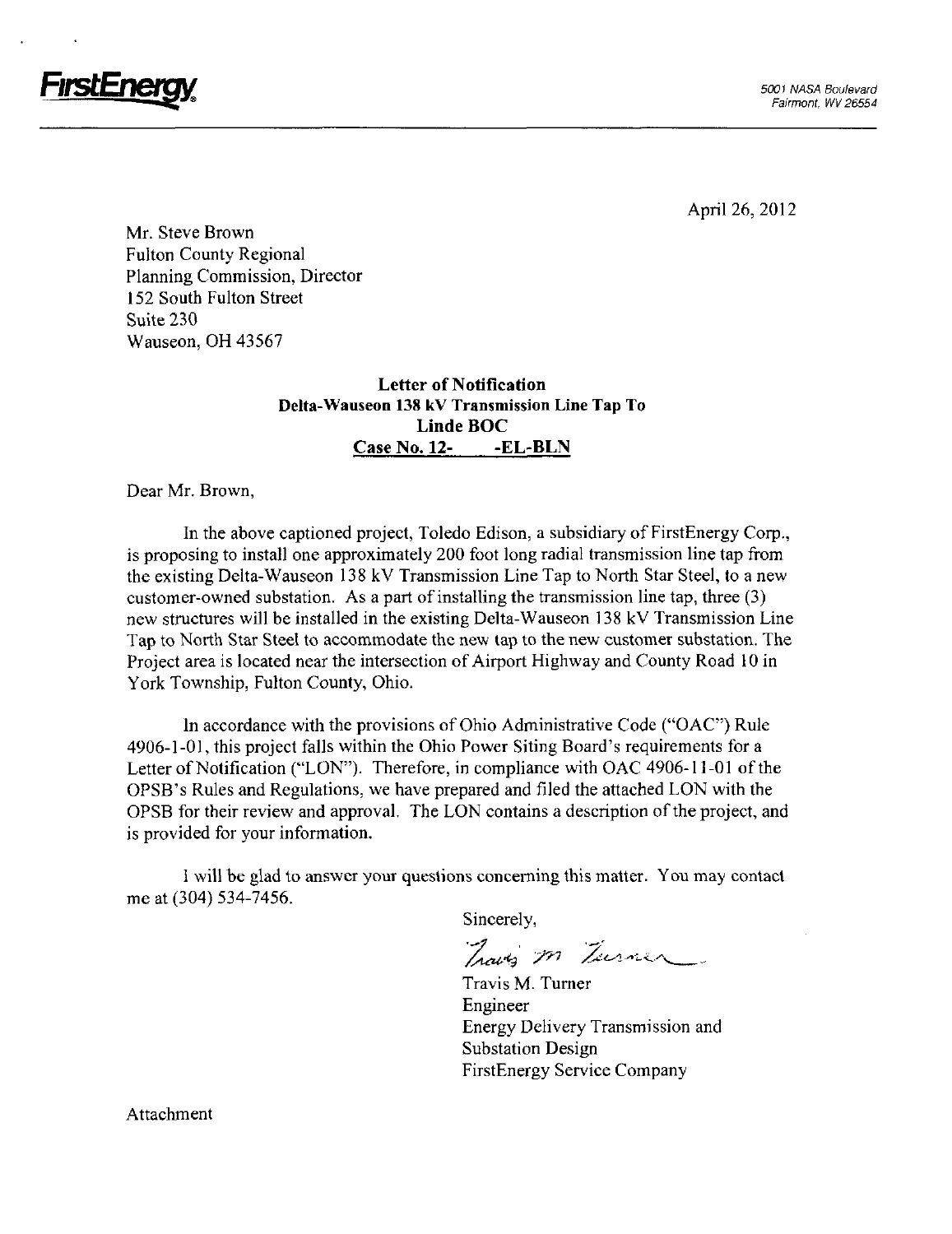

Mr. Frank T. Onweller, P.E., P.S. Fulton County Engineer 9120 County Road 14 Wauseon, OH 43567-9669

### Letter of Notification Delta-Wauseon 138 kV Transmission Line Tap To Linde BOC Case No. 12- -EL-BLN

Dear Mr. Onweller,

In the above captioned project, Toledo Edison, a subsidiary of FirstEnergy Corp., is proposing to install one approximately 200 foot long radial transmission line tap from the existing Delta-Wauseon 138 kV Transmission Line Tap to North Star Steel, to a new customer-owned substation. As a part of installing the transmission line tap, three (3) new structures will be installed in the existing Delta-Wauseon 138 kV Transmission Line Tap to North Star Steel to accommodate the new tap to the new customer substation. The Project area is located near the intersection of Airport Highway and County Road 10 in York Township, Fulton County, Ohio.

In accordance with the provisions of Ohio Administrative Code ("OAC") Rule 4906-1-01, this project falls within the Ohio Power Siting Board's requirements for a Letter of Notification ("LON"). Therefore, in compliance with OAC 4906-11-01 of the OPSB's Rules and Regulations, we have prepared and filed the attached LON with the OPSB for their review and approval. The LON contains a description of the project, and is provided for your information.

I will be glad to answer your questions conceming this matter. You may contact me at (304) 534-7456.

Sincerely,

Traves M. Turner

Travis M. Tumer Engineer Energy Delivery Transmission and Substation Design FirstEnergy Service Company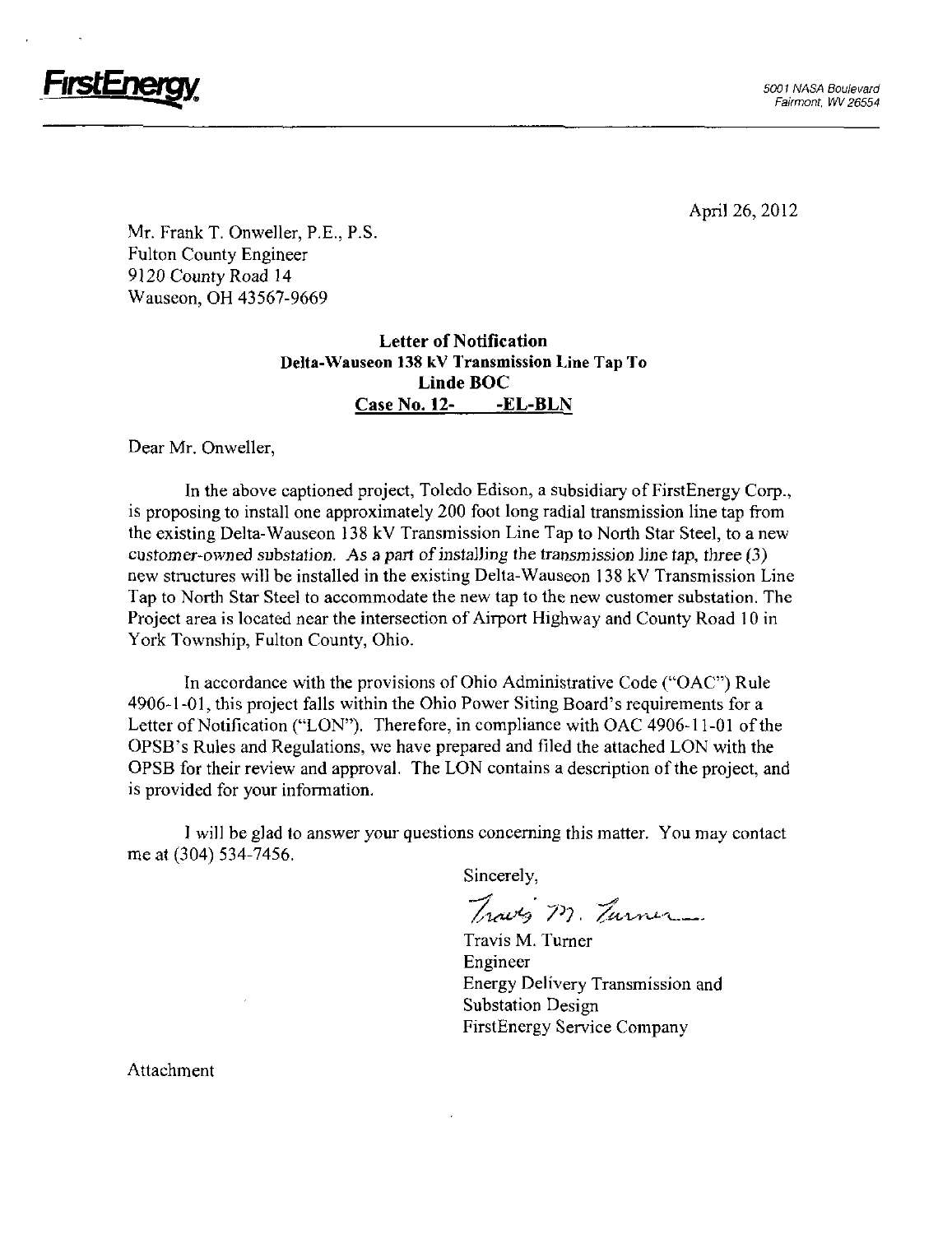

FirstEnergy and the set of the set of the set of the set of the set of the set of the set of the set of the set of the set of the set of the set of the set of the set of the set of the set of the set of the set of the set

April 26, 2012

Mr. Vond T. Hall Fulton County, County Administrator 152 South Fulton Street Wauseon, OH 43567

### Letter of Notification Delta-Wauseon 138 kV Transmission Line Tap To Linde BOC Case No. 12- - EL-BLN

Dear Mr. Hall,

In the above captioned project, Toledo Edison, a subsidiary of FirstEnergy Corp., is proposing to install one approximately 200 foot long radial transmission line tap from the existing Delta-Wauseon 138 kV Transmission Line Tap to North Star Steel, to a new customer-owned substation. As a part of installing the transmission line tap, three (3) new structures will be installed in the existing Delta-Wauseon 138 kV Transmission Line Tap to North Star Steel to accommodate the new tap to the new customer substation. The Project area is located near the intersection of Airport Highway and County Road 10 in York Township, Fulton County, Ohio.

In accordance with the provisions of Ohio Administrative Code ("OAC") Rule 4906-1-01, this project falls within the Ohio Power Siting Board's requirements for a Letter of Notification ("LON"). Therefore, in compliance with OAC 4906-11-01 of the OPSB's Rules and Regulations, we have prepared and filed the attached LON with the OPSB for their review and approval. The LON contains a description ofthe project, and is provided for your information.

I will be glad to answer your questions conceming this matter. You may contact me at (304) 534-7456.

Sincerely,

Trouts m. Turner

Travis M. Tumer Engineer Energy Delivery Transmission and Substation Design FirstEnergy Service Company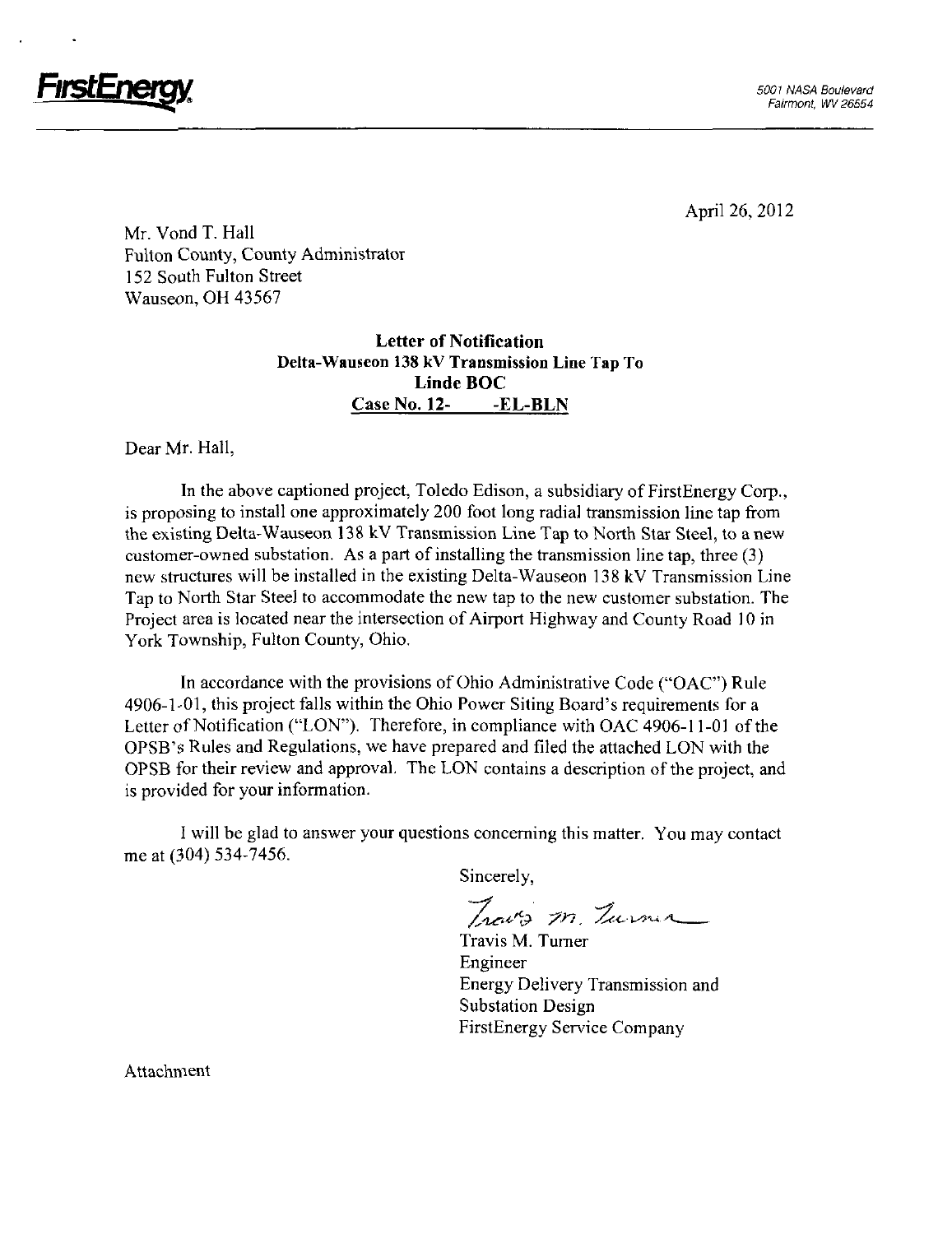

The Honorable John H. Trowbridge York Township Trustee 7669 County Road F Delta, Ohio 43515

### Letter of Notification Delta-Wauseon 138 kV Transmission Line Tap To Linde BOC Case No. 12- -EL-BLN

Dear Mr. Trowbridge,

In the above captioned project, Toledo Edison, a subsidiary of FirstEnergy Corp., is proposing to install one approximately 200 foot long radial transmission line tap from the existing Delta-Wauseon 138 kV Transmission Line Tap to North Star Steel, to a new customer-owned substation. As a part of installing the transmission line tap, three (3) new stmctures will be installed in the existing Delta-Wauseon 138 kV Transmission Line Tap to North Star Steel to accommodate the new tap to the new customer substation. The Project area is located near the intersection of Airport Highway and County Road 10 in York Township, Fulton County, Ohio.

In accordance with the provisions of Ohio Administrative Code ("OAC") Rule 4906-1-01, this project falls within the Ohio Power Siting Board's requirements for a Letter of Notification ("LON"). Therefore, in compliance with OAC 4906-11-01 of the OPSB's Rules and Regulations, we have prepared and filed the attached LON with the OPSB for their review and approval. The LON contains a description of the project, and is provided for your information.

1 will be glad to answer your questions conceming this matter. You may contact me at (304) 534-7456.

Sincerely,

Trava m. Turner

Travis M. Turner Engineer Energy Delivery Transmission and Substation Design FirstEnergy Service Company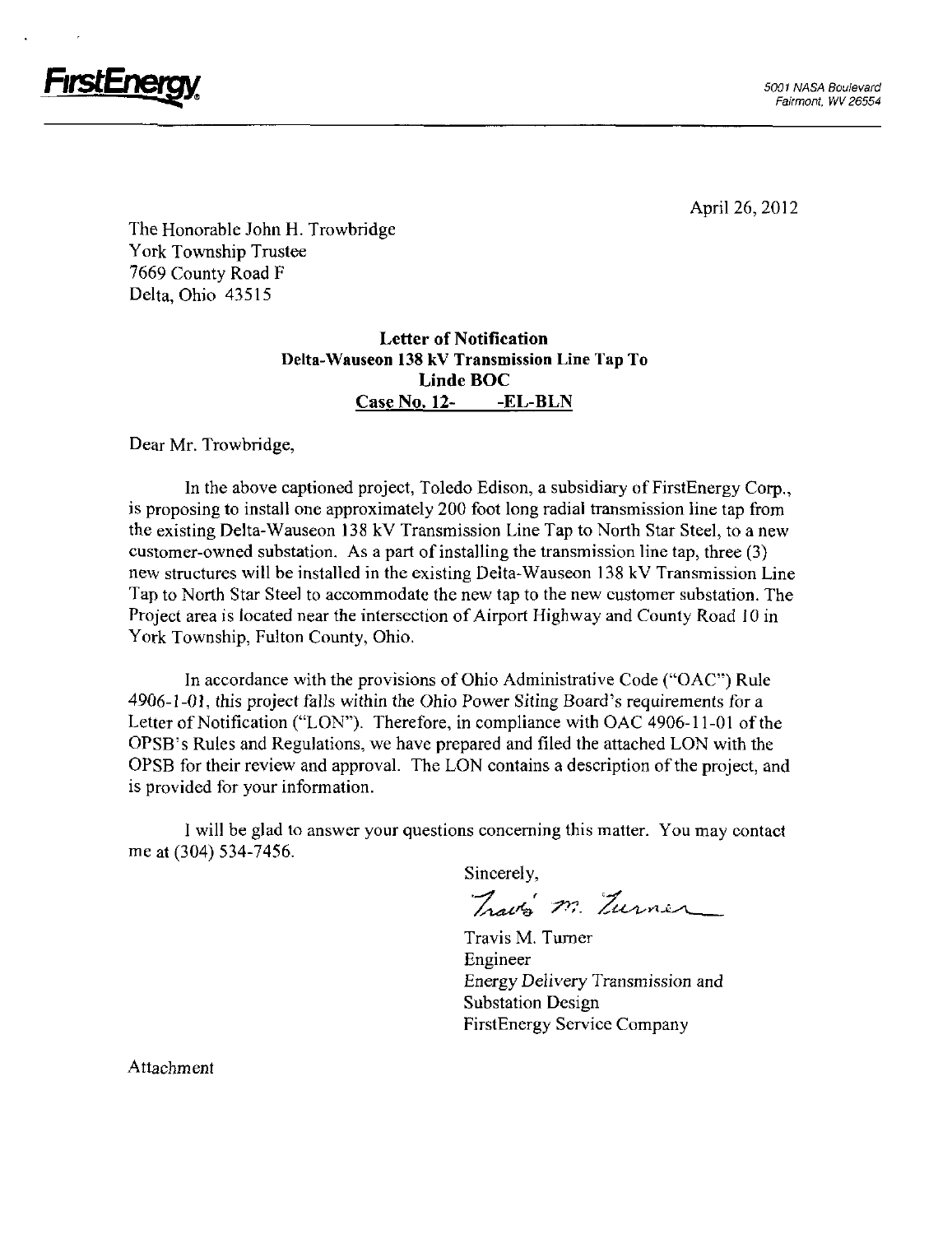

FirstEnerav and the contract of the contract of the contract of the contract of the contract of the contract of the contract of the contract of the contract of the contract of the contract of the contract of the contract o

April 26, 2012

The Honorable Dennis Wyse York Township Trustee 7140 County Road 12 Wauseon, Ohio 43567

### Letter of Notification Delta-Wauseon 138 kV Transmission Line Tap To Linde BOC Case No. 12- -EL-BLN

Dear Mr. Wyse,

In the above captioned project, Toledo Edison, a subsidiary of FirstEnergy Corp., is proposing to install one approximately 200 foot long radial transmission line tap from the existing Delta-Wauseon 138 kV Transmission Line Tap to North Star Steel, to a new customer-owned substation. As a part of installing the transmission line tap, three (3) new structures will be installed in the existing Delta-Wauseon 138 kV Transmission Line Tap to North Star Steel to accommodate the new tap to the new customer substation. The Project area is located near the intersection of Airport Highway and County Road 10 in York Township, Fulton County, Ohio.

In accordance with the provisions of Ohio Administrative Code ("OAC") Rule 4906-1-01, this project falls within the Ohio Power Siting Board's requirements for a Letter of Notification ("LON"). Therefore, in compliance with OAC 4906-11-01 of the OPSB's Rules and Regulations, we have prepared and filed the attached LON with the OPSB for their review and approval. The LON contains a description of the project, and is provided for your information.

I will be glad to answer your questions conceming this matter. You may contact me at (304) 534-7456.

Sincerely,

Traves M. Turner

Travis M. Tumer Engineer Energy Delivery Transmission and Substation Design FirstEnergy Service Company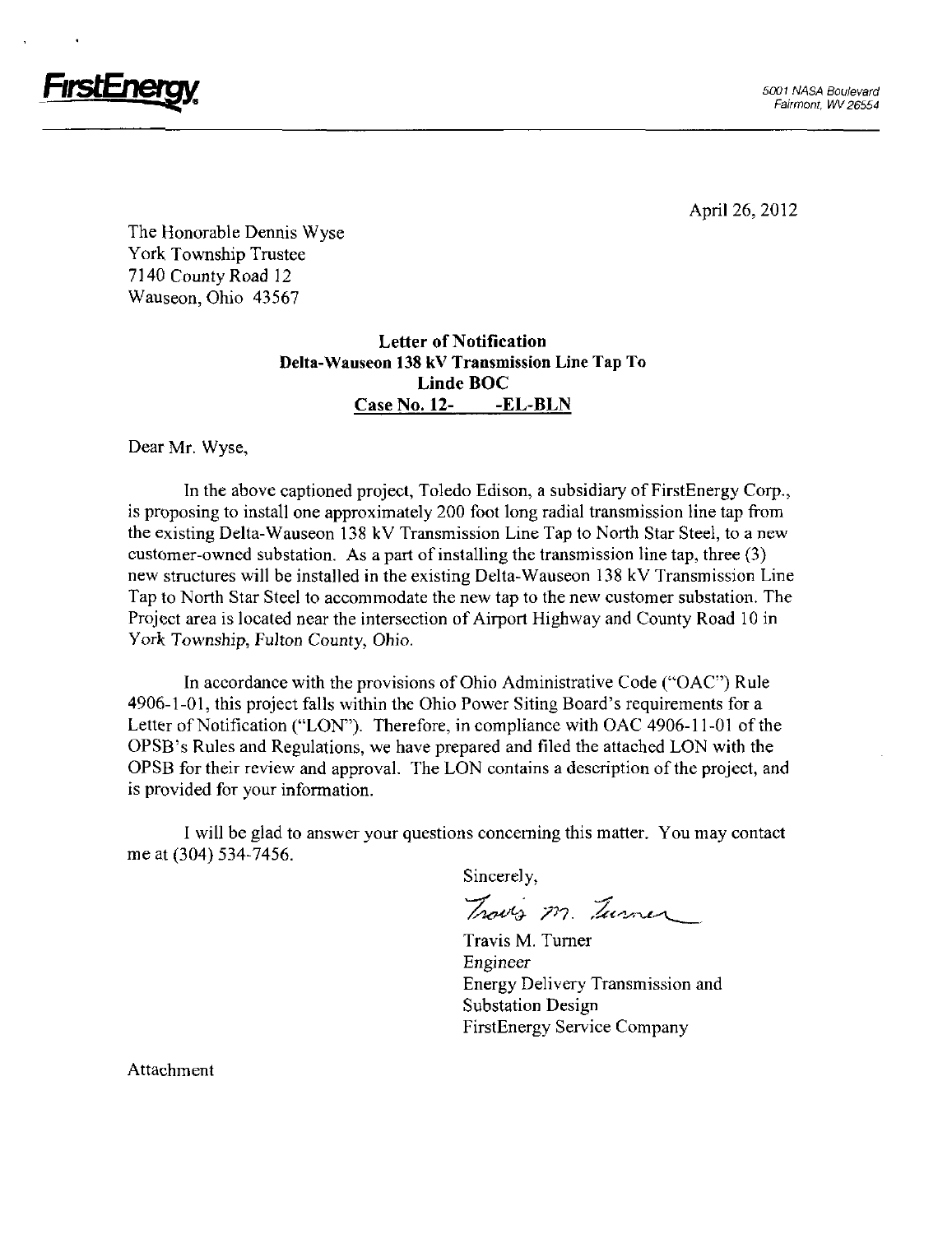

The Honorable Tom Tedrow York Township Tmstee 4237 County Road 9 Delta, Ohio 43515

### Letter of Notification Delta-Wauseon 138 kV Transmission Line Tap To Linde BOC Case No. 12- -EL-BLN

Dear Mr. Tedrow,

In the above captioned project, Toledo Edison, a subsidiary of FirstEnergy Corp., is proposing to install one approximately 200 foot long radial transmission line tap from the existing Delta-Wauseon 138 kV Transmission Line Tap to North Star Steel, to a new customer-owned substation. As a part of installing the transmission line tap, three (3) new stmctures will be installed in the existing Delta-Wauseon 138 kV Transmission Line Tap to North Star Steel to accommodate the new tap to the new customer substation. The Project area is located near the intersection of Airport Highway and County Road 10 in York Township, Fulton County, Ohio.

In accordance with the provisions of Ohio Administrative Code ("OAC") Rule 4906-1-01, this project falls within the Ohio Power Siting Board's requirements for a Letter of Notification ("LON"). Therefore, in compliance with OAC 4906-11-01 of the OPSB's Rules and Regulations, we have prepared and filed the attached LON with the OPSB for their review and approval. The LON contains a description of the project, and is provided for your information.

I will be glad to answer your questions conceming this matter. You may contact me at (304) 534-7456.

Sincerely,<br>Traves 201 Turner

Travis M. Tumer Engineer Energy Delivery Transmission and Substation Design FirstEnergy Service Company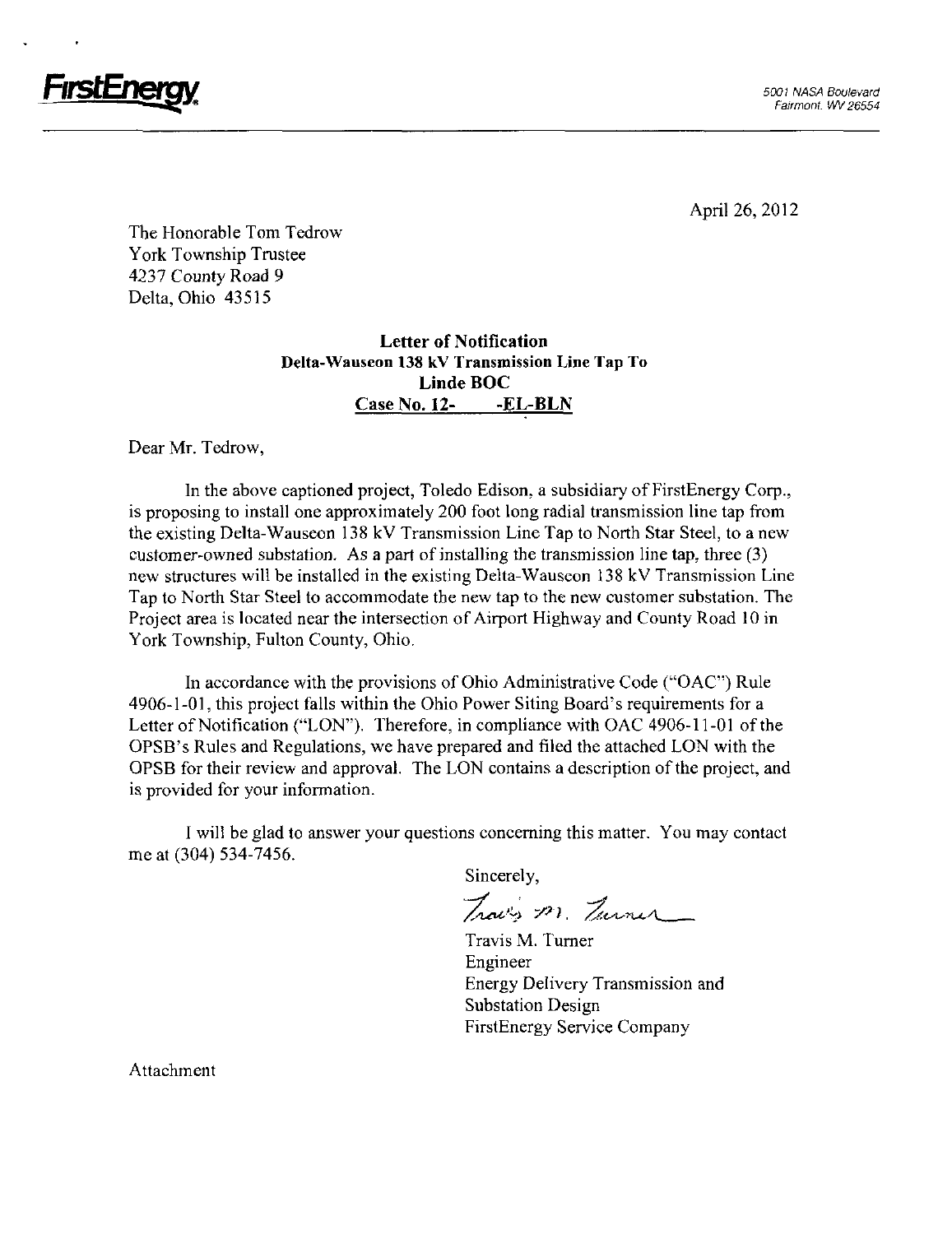

FirstEnergy.

April 26, 2012

Ms. Karen S. Miller York Township, Fiscal Officer 7614 County Road E Delta, Ohio 43515

### Letter of Notification Delta-Wauseon 138 kV Transmission Line Tap To Linde BOC CaseNo. 12- -EL-BLN

Dear Ms. Miller,

In the above captioned project, Toledo Edison, a subsidiary of FirstEnergy Corp., is proposing to install one approximately 200 foot long radial transmission line tap from the existing Delta-Wauseon 138 kV Transmission Line Tap to North Star Steel, to a new customer-owned substation. As a part of installing the transmission line tap, three (3) new structures will be installed in the existing Delta-Wauseon 138 kV Transmission Line Tap to North Star Steel to accommodate the new tap to the new customer substation. The Project area is located near the intersection of Airport Highway and County Road 10 in York Township, Fulton County, Ohio.

In accordance with the provisions of Ohio Administrative Code ("OAC") Rule 4906-1-01, this project falls within the Ohio Power Shing Board's requirements for a Letter of Notification ("LON"). Therefore, in compliance with OAC 4906-11-01 of the OPSB's Rules and Regulations, we have prepared and filed the attached LON with the OPSB for their review and approval. The LON contains a description of the project, and is provided for your information.

I will be glad to answer your questions concerning this matter. You may contact me at (304) 534-7456.

Sincerely,

Traves M. Turner

Travis M, Tumer Engineer Energy Delivery Transmission and Substation Design FirstEnergy Service Company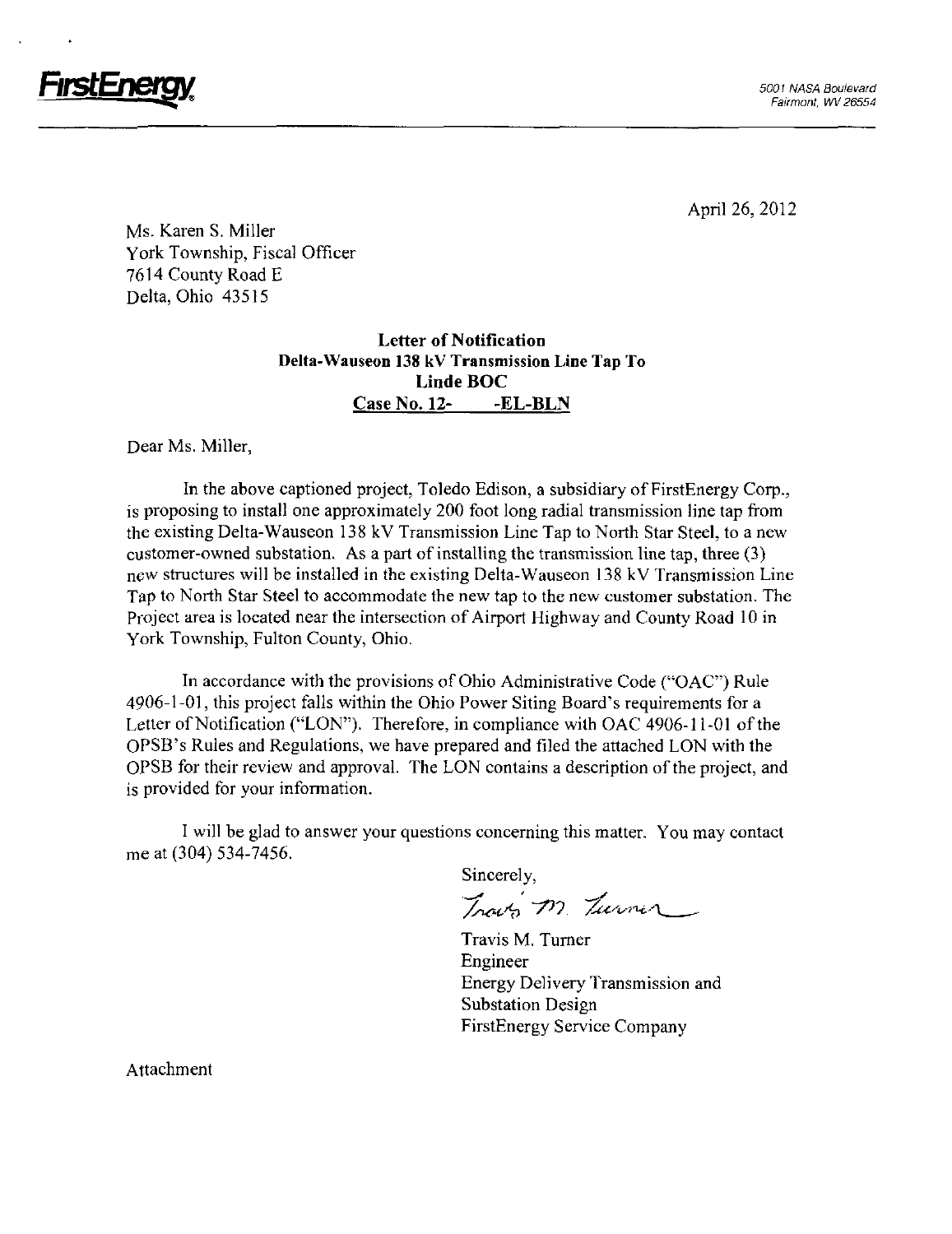# TOLEDO EDISON, INCORPORATED SUBSIDIARY OF FIRSTENERGY CORP.

## LETTER OF NOTIFICATION

DELTA-WAUSEON 138 kV TRANSMISSION LINE TAP TO LINDE BOC SUBSTATION

OPSB CASE NO.:  $12-\frac{12}{2}$  -EL-BLN

April 26,2012

Toledo Edison, Incorporated 76 South Main Street Akron, Ohio 44308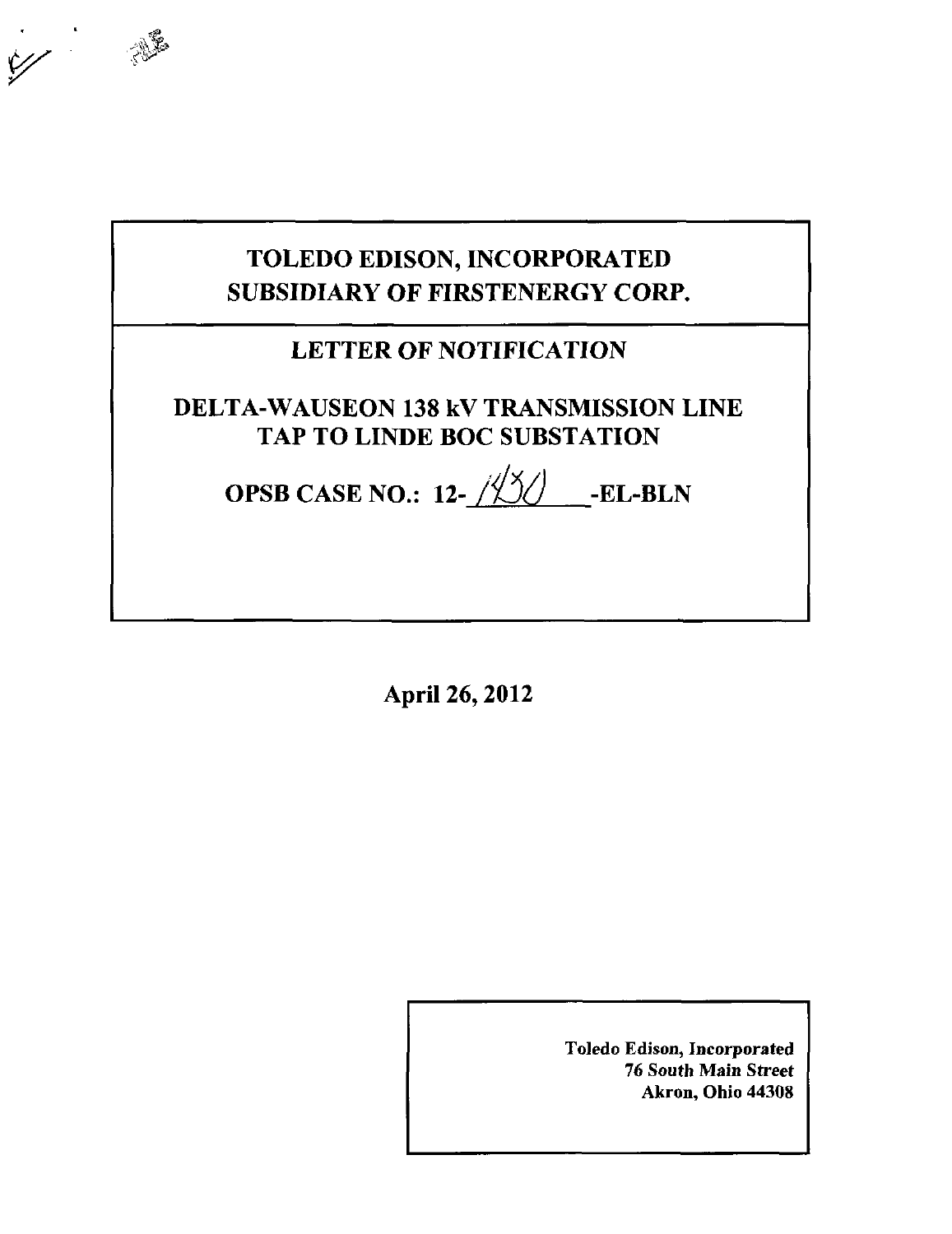### LETTER OF NOTIFICATION DELTA-WAUSEON 138 kV TRANSMISSION LINE TAP TO LINDE BOC SUBSTATION

The following information is being provided in accordance with the procedures delineated in Ohio Administrative Code Section 4906-11-01: Letter of Notification Requirements of the Rules and Regulations of the Ohio Power Siting Board.

#### 4906-11-01 (B>: General Information

#### $4906-11-01$  (B) (1) a : Name and Reference Number

| Name of Project: | Delta-Wauseon 138 kV Transmission Line Tap to Linde                             |
|------------------|---------------------------------------------------------------------------------|
|                  | <b>BOC Substation Project ("Project")</b>                                       |
|                  | 2011 LTFR Reference: This Project is not identified in FirstEnergy Corp.'s 2011 |
|                  | Electric Long-Term Forecast Report ("LTFR") submitted                           |

to the Public Utility Commission of Ohio in Case Number

n-1435-EL-FOR.

#### $4906-11-01$  (B) (1) b : Brief Description of Project

In this Project, Toledo Edison, a subsidiary of FirstEnergy Corp., is proposing to install an approximately 200 foot long radial transmission line tap from the existing Delta-Wauseon 138 kV Transmission Line Tap to North Star Steel, to a new customer-owned substation at Linde BOC.

The Project area is located near the intersection of Airport Road and County Road 10, in York Township, Fulton County, Ohio. The general location ofthe Project is shown in Exhibit 1, which is a partial copy of the United States Geologic Survey, Fulton County Ohio Quad Map, ID number 41084-EI. Exhibit 2 shows the general layout of the proposed Project.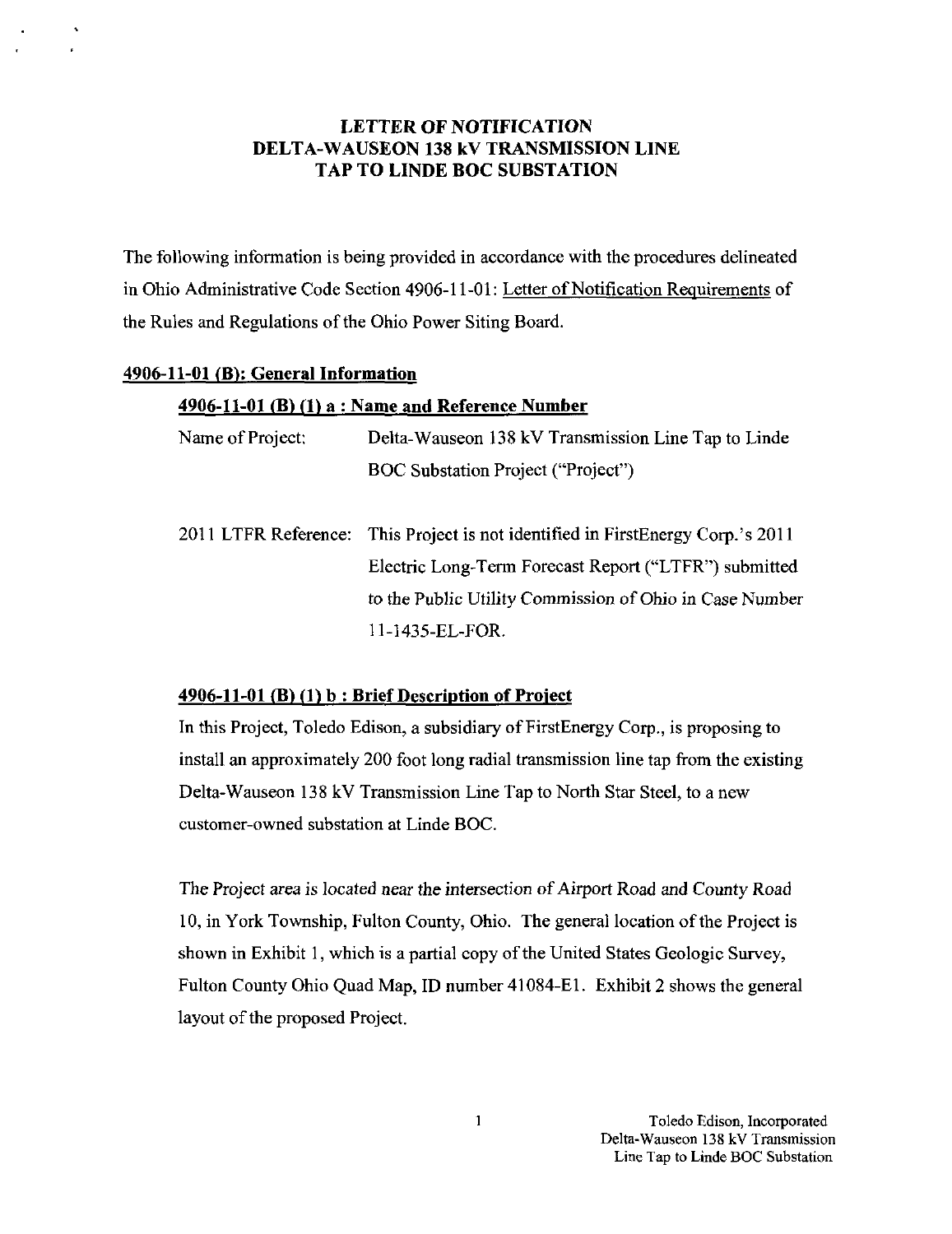The transmission line tap will extend from the existing Delta-Wauseon 138 kV Transmission Line Tap to North Star Steel. The new transmission line tap will trend north to the new customer substation, which is being installed approximately 2,650 feet southeast of the intersection of Airport Highway and County Road 10. As a part of installing the transmission line tap, three (3) new stmctures will be installed in the existing Delta-Wauseon 138 kV Transmission Line Tap to North Star Steel to accommodate the new tap to the new customer substation. One structure will be a two-pole transmission line tap structure, one structure will be a single pole switch structure and one structure will be a single pole tangent dead end structure that will replace an existing pole in the existing transmission line tap.

Toledo Edison owns the existing Delta-Wauseon 138 kV Transmission Line Tap to North Star Steel's 138 kV York Substation and will own the new tap stmcture, switch structure and tangent dead end structure, as well as the transmission line tap to the new-customer owned Linde BOC Substation. Linde BOC LLC will own the substation.

## $4906-11-01$  (B) (1) c : Why the Project Meets the Requirements for a Letter of Notification

The Project meets the requirements for a Construction Notice and a Letter of Notification because the Project is within the types of project defined by Items (I)(d) and (4)(a)of the Application Requirement Matrix for Electric Power Transmission Lines in Appendix A of 4906-1-01 ofthe Ohio Administrative Code. These items state:

(1) Rerouting or extension or new construction of single or multiple circuit electric power transmission line(s) as follows:

(d) Line(s) one hundred twenty-five  $kV$  and above, but less than three hundred kV, and not greater than 0.2 miles in length.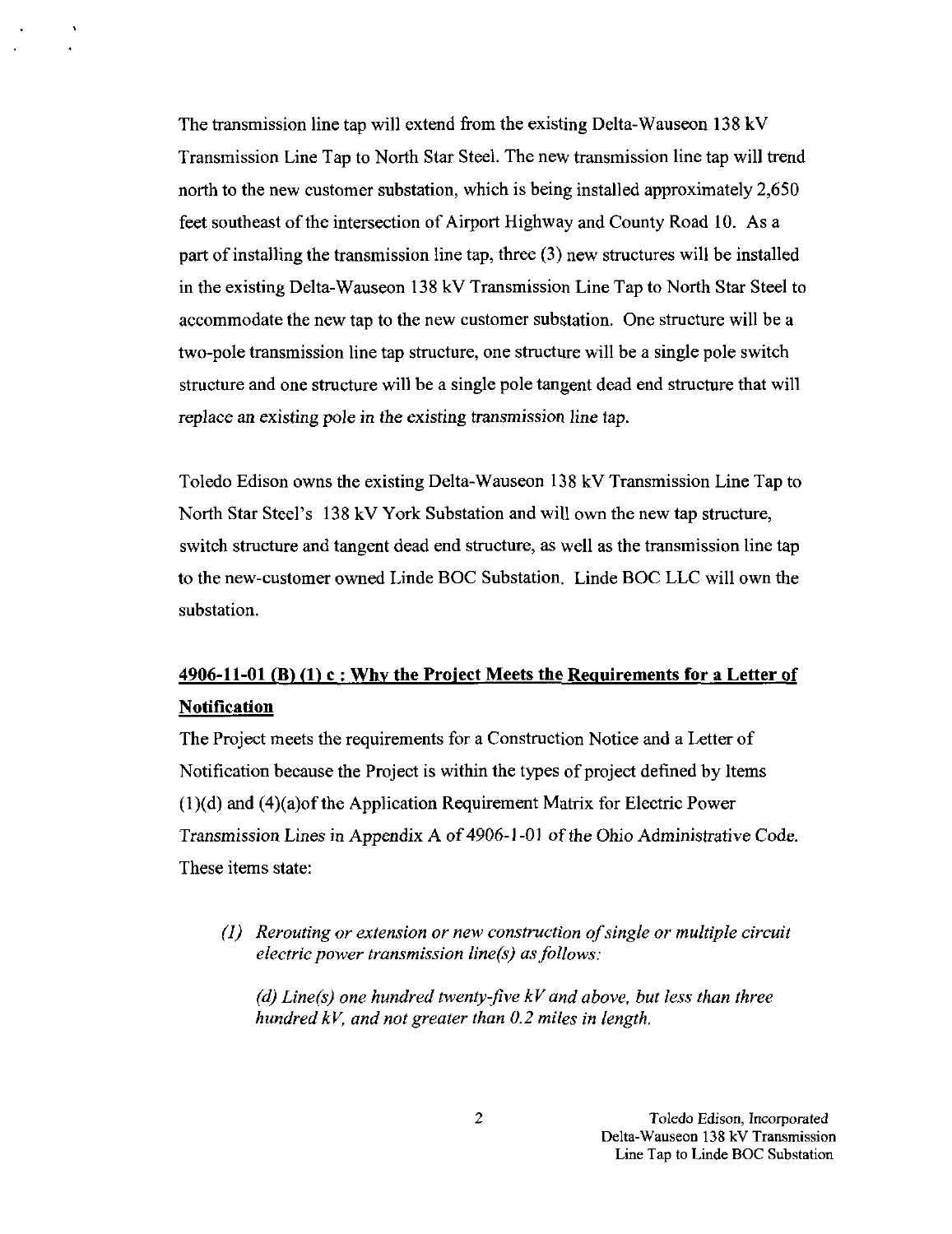- (4) Replacing electric power transmission line structure(s) with a different type of structure(s) or adding structure(s) within an existing electric power transmission line and:
	- (a) Two miles or less of new right-of-way required.

The proposed Project includes installing an approximately 200 foot long singlecircuit 138 kV transmission line tap, with a two  $(2)$  pole tap structure in the existing transmission fine tap, one (I) new pole in the existing fransmission line tap to support electrical switches, and one (1) single pole tangent dead end structure that will replace an existing pole in the existing transmission line tap.

#### 4906-11-01 (B)  $(2)$ : Need for the Project

The proposed Project is essential for serving an existing customer. Linde BOC is an industrial customer that is currently served by the 34.5 kV distribution system within the North Star Steel customer owned substation, under a special agreement. Linde BOC is doubling its electric load from 11 MVA to 22.5 MVA, which North Star Steel Substation can not accommodate. Toledo Edison will tap the existing Delta-Wauseon 138 kV Transmission Line Tap to North Star Steel York to provide service to the new Linde BOC customer owned Substation.

#### $4906-11-01$  (B) (3): Location Relative to Existing or Proposed Lines

The location of the Project relative to existing or proposed transmission lines is shown in the FirstEnergy System Facilities map, included as the last page of Chapter 3 of the confidential portion of the FirstEnergy Corp. 2011 Long-Term Forecast Report submitted to the PUCO in case no. 11-1435-EL-FOR under mles 4901:5- 5:04 (C) of the Ohio Administrative Code. This map shows ATSI's  $345 \text{ kV}$  and  $138$ kV transmission lines and transmission substations, including the location ofthe Delta-Wauseon 138 kV Transmission Line Tap to North Star Steel York. The project area is located approximately  $3\frac{1}{2}$  inches (11 by 17 inch printed version) from the left edge of the map box and  $7\frac{1}{2}$  inches (11 by 17 inch printed version) from the bottom of the map box. The general location of the Project is shown on Exhibit No. 1. The general layout of the Project is shown in Exhibit No. 2.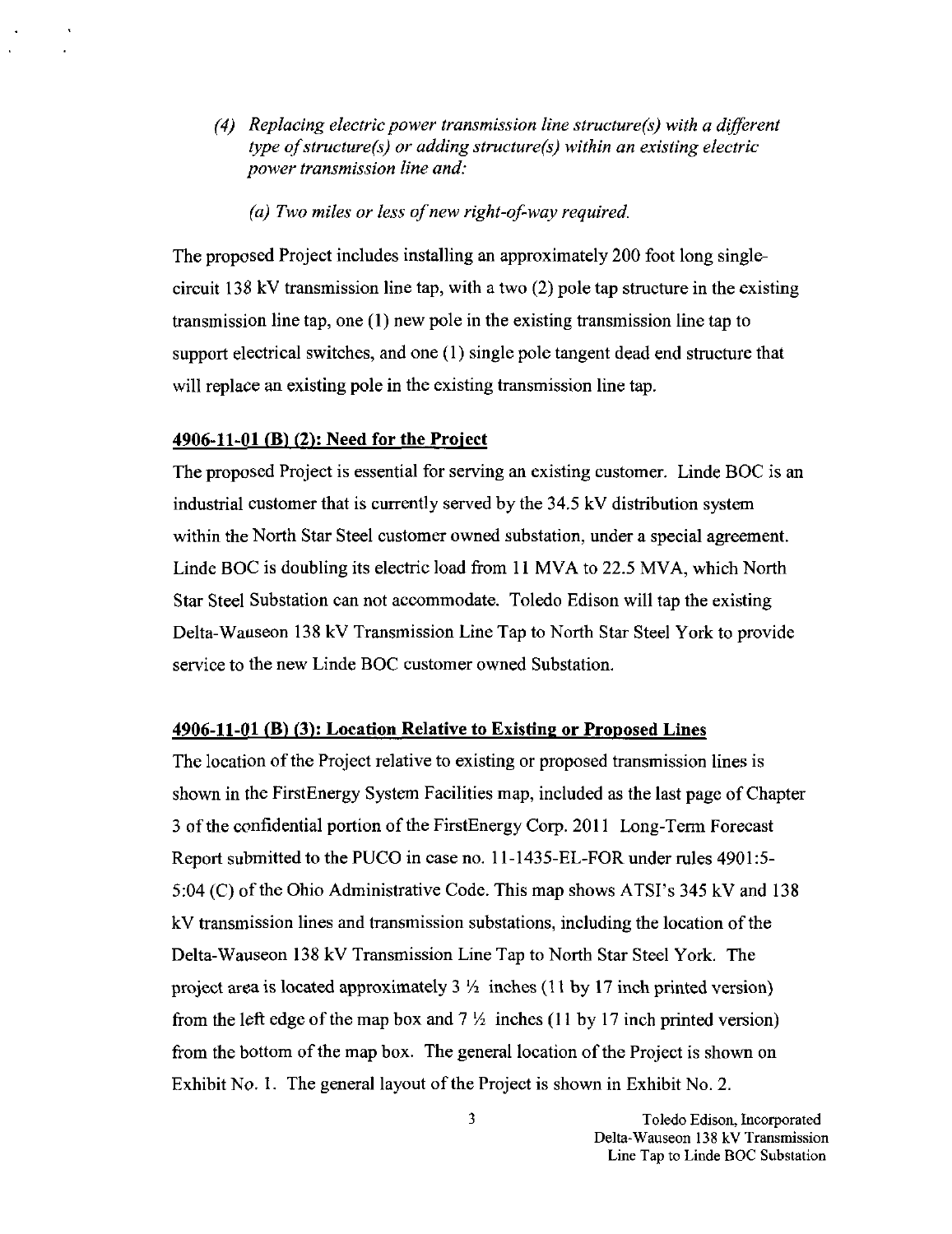### 4906-11-01 (B) (4^: Alternatives Considered

There were no other alternatives considered.

#### 4906-11-01 (B) (5): Construction Schedule

Construction on the Project is expected to begin on approximately September 1, 2012 and is expected to be completed and placed in-service by October 7, 2012.

#### 4906-11-01 (B) (6): Area Map

Exhibit No. 1 is a map depicting the general location of the project site. To locate and view the project site from the Columbus, Ohio area, travel north on OH-315 for approximately 22 miles. Tum left onto US-23 N/Columbus Pike approximately 55.7 miles. Continue onto OH-15 W for approximately 17 miles. Merge onto I-75N/OH-15 W continue to follow 1-75 N for approximately 37.7 miles. Take the OH-795 exit toward I-80/I-90/Perrysburg/Ohio Tumpike and merge onto 1-80 W/I-90 W/ Ohio Tiunpike Toll road for approximately 24.9 miles. Take Ohio Tumpike exit 39 for Ohio 109 Toll road onto OH-109 S for approximately 2.4 miles. Continue onto County Road 10 for approximately 0.4 miles. The Project site will be 1,400 feet east of County Road 10.

#### 4906-11-01 (B) (7): Property Owner List

The following is the property information for which an easement will be obtained prior to constmcting the project:

North Star Bluescope Steel LLC 6767 County Road 9 Delta, OH 43515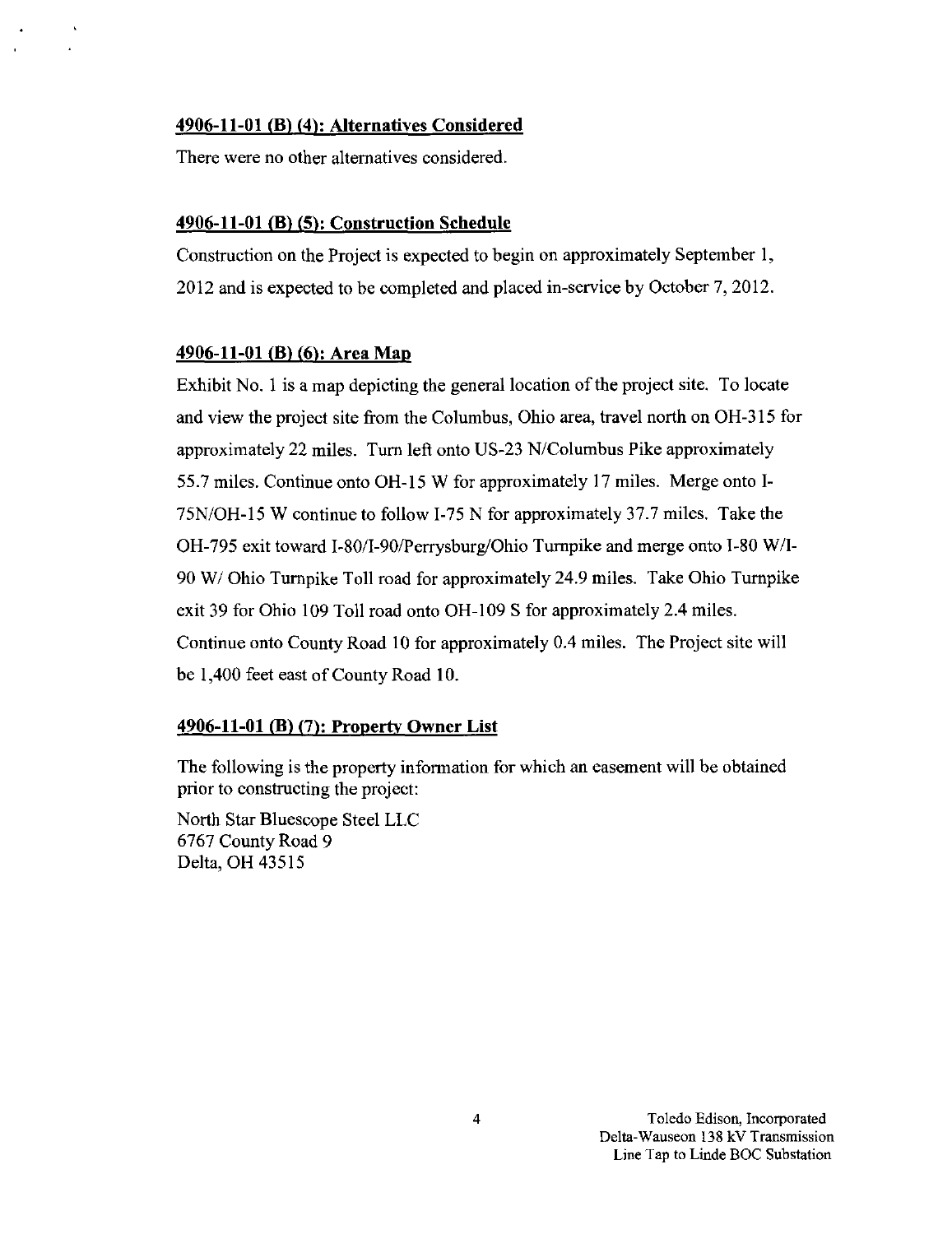### $4906-11-01$  (C): Technical Features of the Project

### 4906-11-01 (C) (1): Operating Characteristics

The new transmission line tap will be designed and constructed for 138 kV operation. The transmission line tap has the following characteristics:

| Voltage:         | 138 kV                                                |
|------------------|-------------------------------------------------------|
| Conductor:       | 477 kcmil 26/7 ACSR                                   |
| Static Wire:     | None                                                  |
| Insulators:      | 138 kV Polymer Suspension and Polymer Horizontal Post |
| Structure types: | Exhibit No. $3 - Tap$ Structure                       |
|                  | Exhibit No. 4 – Switch Structure                      |
|                  | Exhibit No. $5 - Tangent$ Dead End Structure          |

The proposed project is located within the existing 100 foot right-of-way of the Delta-Wauseon 138 kV Transmission Line Tap to North Star Steel and the 100 foot right-of-way ofthe Allen Junction-Midway 345 kV Transmission Line Tap to North Star Steel Sydney. New right-of-way will be required for the Delta-Wauseon 138 kV Transmission Line Tap to Linde BOC Substation.

### 4906-11-01 (C) (2) (a): Calculated Electric and Magnetic Fields

The following table itemizes the line loading of the transmission line tap being installed in the proposed Project. The proposed Project normal tine loading of 481.14 amps and emergency line loading of 481.14 amps is based on the normal load to be served to the customer owned substation. The winter rating for the proposed Project is based on the continuous maximum conductor ratings (MCR) of the circuits for an ambient temperature of zero degrees centigrade (32 deg. F), wind speed of 1.3 miles per hour, and a circuit design operating temperature of 100 degrees centigrade (212 deg. F).

| Line Name                                                             | <b>Normal Loading</b> | Emergency           | <b>Winter Rating</b> |
|-----------------------------------------------------------------------|-----------------------|---------------------|----------------------|
|                                                                       | Amps                  | <b>Loading Amps</b> | Amps                 |
| Delta-Wauseon 138 kV Transmission Line<br>Tap to Linde BOC Substation | 481 14                | 481.14              | 950                  |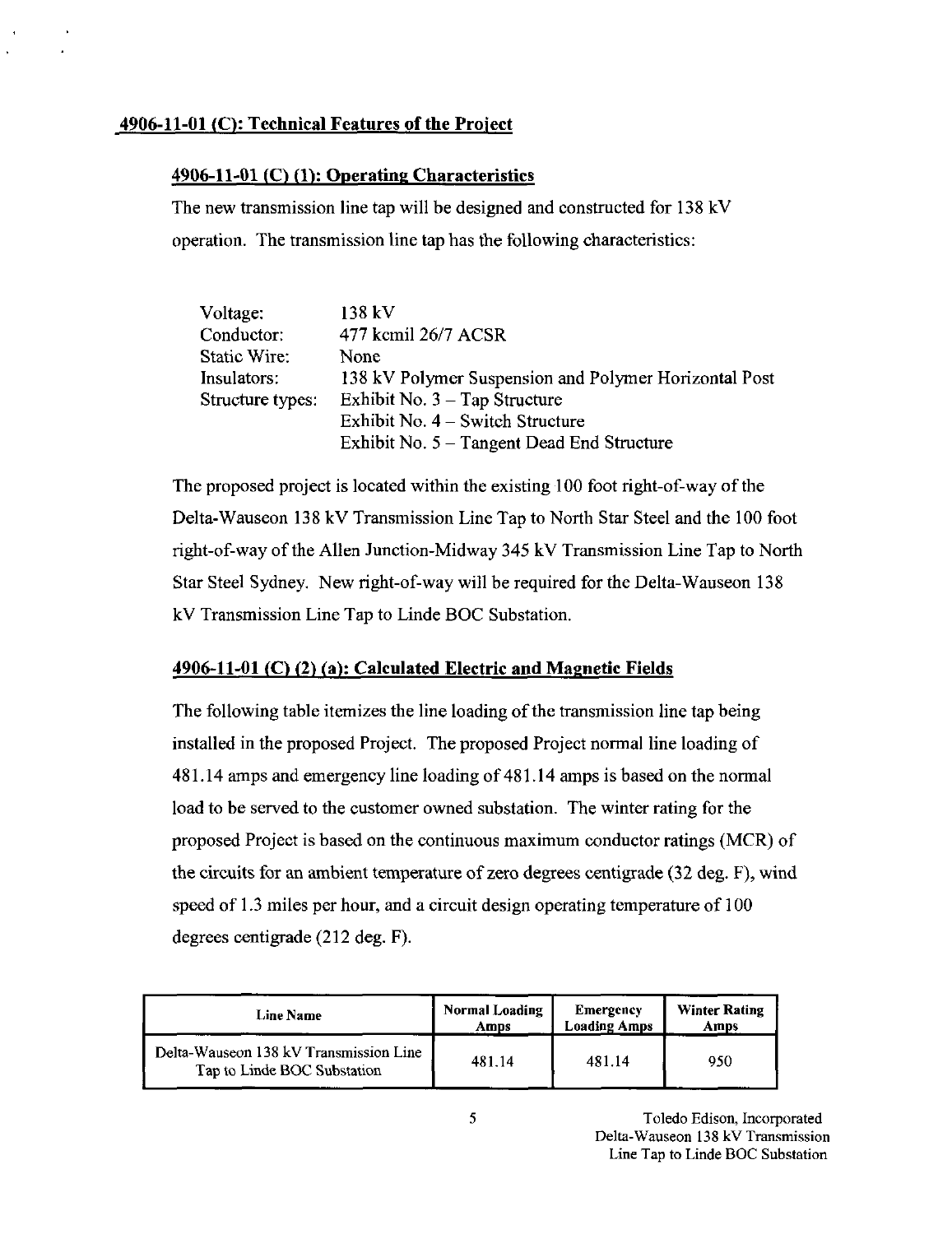The following calculations provide an approximation of the magnetic and electric fields strengths of the new 138 kV transmission line tap. The calculations provide an approximation of the electric and magnetic field levels based on specific assumptions utilizing the EPRI EMF Workstation 2009 program software. This program software assumes the input transmission line configuration is located on flat terrain. Also, a balanced, three-phase circuit loading is assumed for the transmission circuit. The model utilizes the normal, emergency, and winter rating of the tap.

| <b>EMF CALCULATIONS</b>     |                                | <b>Electric Field</b><br>kV/meter | <b>Magnetic Field</b><br>mGauss |
|-----------------------------|--------------------------------|-----------------------------------|---------------------------------|
| Normal                      | <b>Under Lowest Conductors</b> | 0.97                              | 64.00                           |
| Loading                     | At Right-of-Way Edges          | 0.32                              | 31.61                           |
| <b>Emergency</b><br>Loading | <b>Under Lowest Conductors</b> | 0.97                              | 64.00                           |
|                             | At Right-of-Way Edges          | 0.32                              | 31.61                           |
| Winter<br>Rating            | <b>Under Lowest Conductors</b> | 0.97                              | 126.38                          |
|                             | At Right-of-Way Edges          | 0.32                              | 62.41                           |

#### $4906-11-01$  (C) (2) (b): EMF Discussion

#### Background Information

 $\bar{z}$ 

Electric and magnetic fields (EMFs) are naturally occurring in the environment and can be found in the Earth's interior and in the human body. EMFs are generated essentially anywhere there is a flow of electricity, including electrical appliances and power equipment. Electric fields are associated with the voltage of the source; magnetic fields are associated with the flow of current in a wire. The strength of these fields decreases rapidly with distance from the source, EMFs associated with electricity use are not dismptive to cells like x-rays or ultraviolet rays from the sun. These fields are thought to be too weak to break molecules or chemical bonds in cells. Extensive research has been conducted over the past three decades to determine whether EMFs are associated with adverse health effects. A number of independent scientific panels have reviewed the research and have stated that there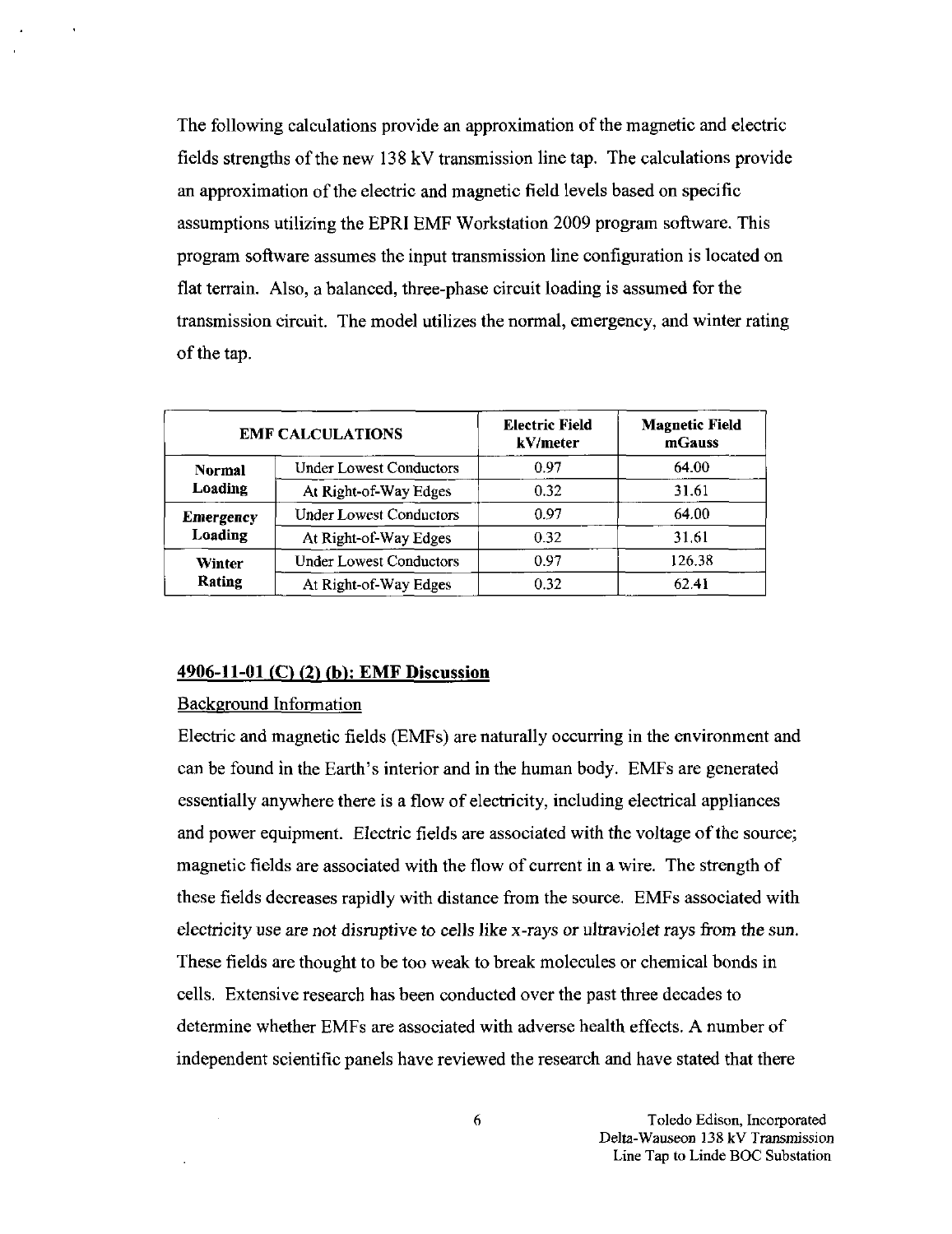is no basis to conclude that EMFs cause adverse health effects nor has it been shown that levels in everyday life are harmful.

#### Recent Developments

As a part of the National Energy Policy Act of 1992, the Electric and Magnetic Fields Research and Public Information Dissemination (EMF RAPID) program was initiated within the five-year effort under the National EMF Research Program. The culmination of this five-year effort resulted in a final RAPID Working Group report, which was released for public review in August 1998. The Director of the National Institutes of Environmental Health Sciences (NIEHS) then prepared a final report to Congress after receiving public comments.

The NIEHS' Director's final report, released to Congress on May 4, 1999, concluded that extremely low frequency electric and magnetic fields (ELF-EMF) exposure cannot be recognized at this time as entirely safe because of weak scientific evidence that exposure may pose a leukemia hazard. The Director further stated that the conclusion of this report is insufficient to warrant aggressive regulatory concern.

#### Sources for Additional Information

The following websites sponsored by federal agencies or other organizations provide additional information on EMF:

- Centers for Disease Control/National Institute for Occupational Safety and Health: <http://www.cdc.gov/niosh/topics/emf/>
- National Institute of Environmental Health Sciences (NIEHS) EMF Rapid Program: http://www.niehs.nih.gov/emfrapid/home.htm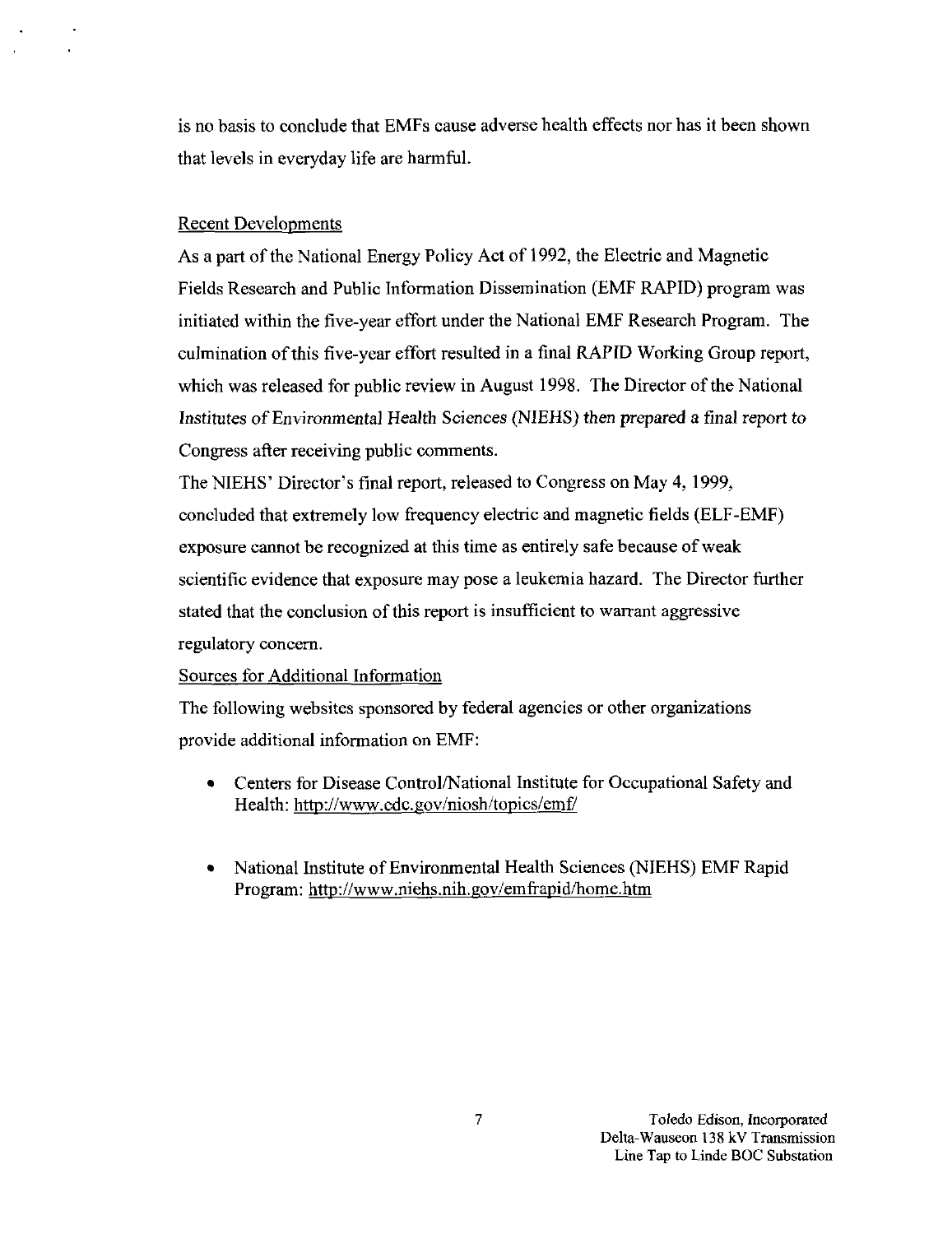#### 4906-11-01 (C) (3): Estimated Costs

The estimated capital costs by FERC Accounts for the proposed Project are:

| Account                            | Cost      |
|------------------------------------|-----------|
| 350 Land Rights, Engineering, Ect. | \$28,000  |
| 355 Poles and Fixtures             | \$68,000  |
| 356 Overhead Conductors & Devices  | \$65,000  |
| Removal                            | \$0       |
| Total                              | \$161,000 |

#### 4906-11-01 (D): Socioeconomic Data

#### 4906-11-01 (D) (1): Land Use

The Project area is located in an industrial area. Neighboring land use in the area of the proposed Project includes agricultural and industrial use. Based on the U.S. Bureau of Census estimates, the 2010 population of the York Township was 4,145, and Fulton County, Ohio was 42,698.

#### 4906-11-01 (D) (2): Agricultural Land

The placement of the new structures and guying will not impact agricultural land use. There will be no stmctures in agricultural land.

### 4906-11-01 (D) (3): Archaeological or Cultural Resources

As part of Toledo Edison's investigation of the project site, a search of the Ohio Historic Preservation Office (OHPO) National Register of Historic Places on-line database was conducted. This search did not identify the existence of any historic sites within the project area. Properties in the OHPO database include all Ohio listings on the National Register of Historic Places as well as districts, sites, buildings, structures, and objects that are significant in American history, architecture, archeology, engineering, and culture.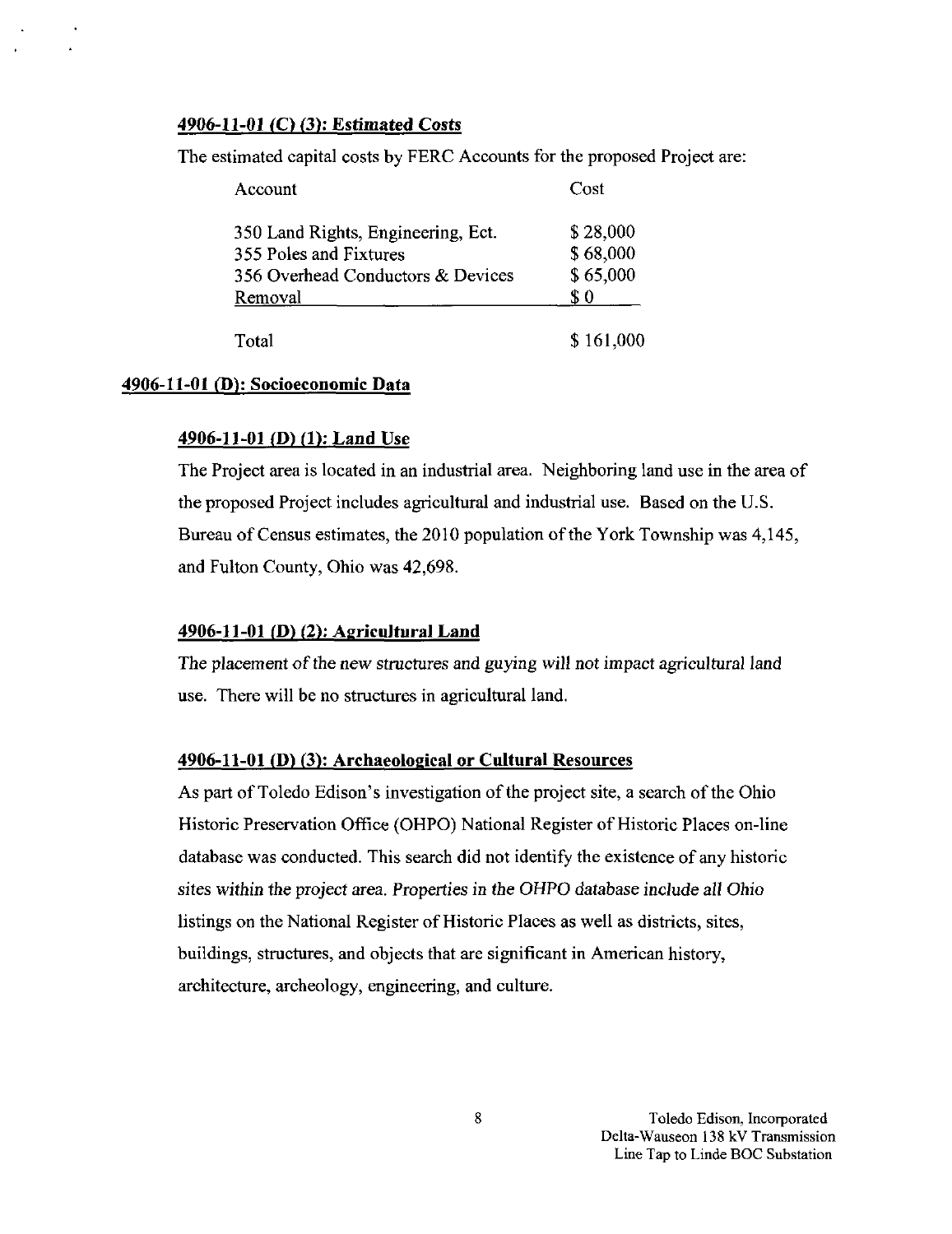### 4906-11-01 (D) (4) a : Documentation of Letter of Notification Transmittal

This Letter of Notification is being provided concurrently to the following officials of York Township, and Fulton County, Ohio.

#### Fulton County

The Honorable Paul Bamaby President, Fulton County Commissioner 152 South Fulton Street Wauseon, OH 43567

The Honorable Dean Genter Fulton County Commissioner 152 South Fulton Street Wauseon, OH 43567

The Honorable Perry Rupp Fulton County Commissioner 152 South Fulton Street Wauseon, OH 43567

Mr. Frank T. Onweller, P.E., P.S. Fulton County Engineer 9120 County Road 14 Wauseon, OH 43567-9669

Mr. Steve Brown Director, Fulton County Regional Planning Commission 152 South Fulton Street Suite 230 Wauseon, OH 43567

Mr. Vond T. Hall County Administrator, Fulton County 152 South Fulton Street Wauseon, OH 43567

#### York Township

The Honorable John H. Trowbridge York Township Trustee 7669 County Road F Delta, Ohio 43515

The Honorable Dennis Wyse York Township Trustee 7140 County Road 12 Wauseon, Ohio 43567

The Honorable Tom Tedrow York Township Trustee 4237 County Road 9 Delta, Ohio 43515

Ms. Karen S. Miller Fiscal Officer, York Township 7614 County Road E Delta, Ohio 43515

Copies of the transmittal letters to these officials have been included with the transmittal letter submitting this Letter of Notification to the Ohio Power Siting Board.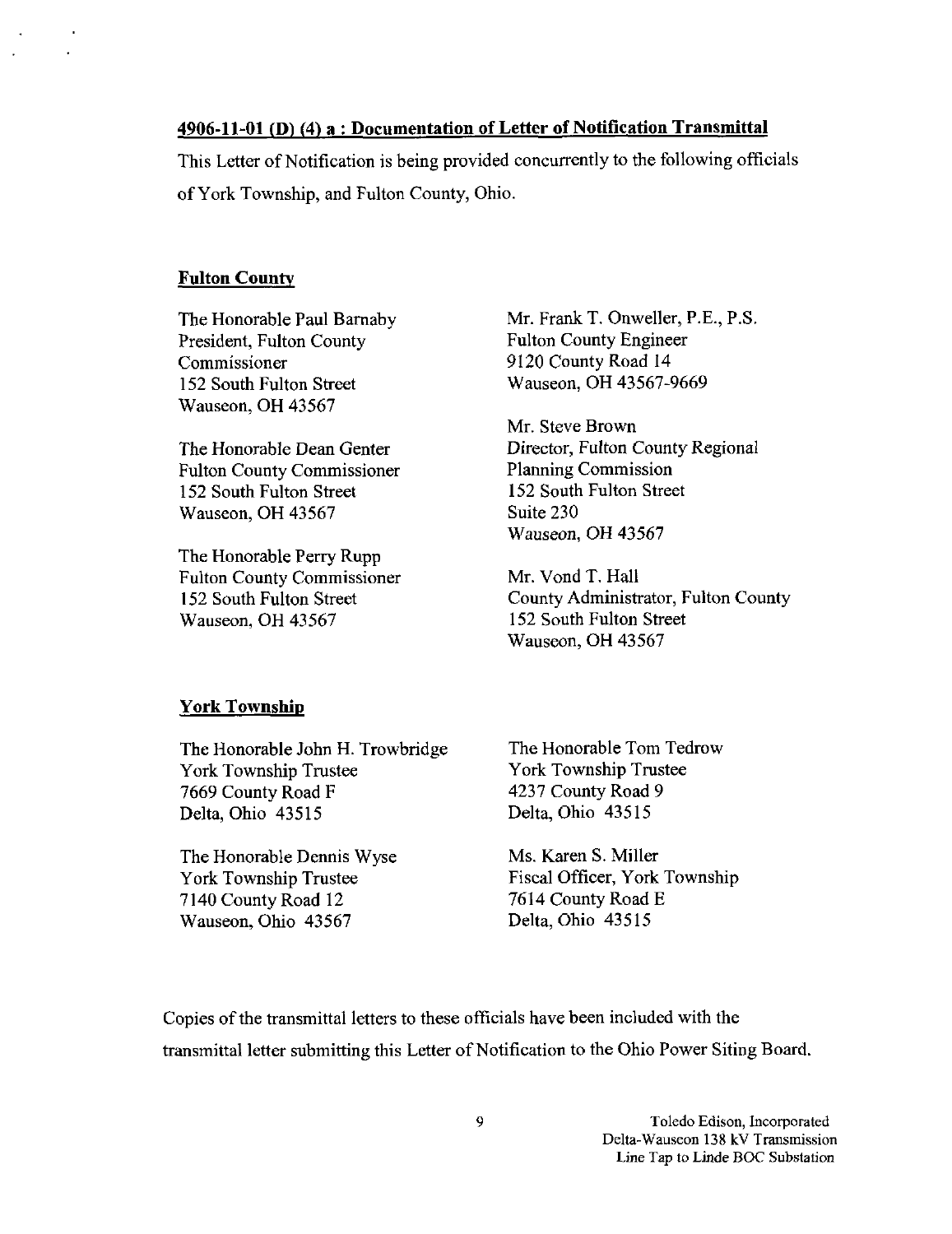### $4906-11-01$  (D) (4) b: Public Information Program

Toledo Edison's Area Manager will advise local officials of features and the status of the proposed transmission line Project as necessary.

### $4906-11-01$  (D) (5): Current or Pending Litigation

There is no known current or pending litigation involving this Project.

### 4906-11-01 (D) (6): Local, State, and Federal Requirements

There are no known local, state, or federal requirements that must be met prior to commencement of construction on the proposed transmission line Project.

### 4906-11-01 (E): Environmental Data

### 4906-11-01 (K) (1): Endangered, Threatened, and Rare Species Investigation

A written request was submitted via fax to the Ohio Department of Natural Resources (ODNR) on January 30, 2012 to research the presence of any endangered, threatened, or rare species within the Project area. The ODNR's response of Febmary 2, 2012, attached as Exhibit 6, indicated that they have no records of rare or endangered species within one half mile of the identified Project area.

### $4906-11-01$  (E) (2): Areas of Ecological Concern

A visual assessment of the Project area did not identify areas of ecological concern in the immediate vicinity of the Project.

### $4906-11-01$  (E) (3): Additional Information

Construction and operation of the proposed Project will be in accordance with the requirements specified in the latest revision ofthe NESC as adopted by the PUCO and will meet all applicable safety standards established by OSHA.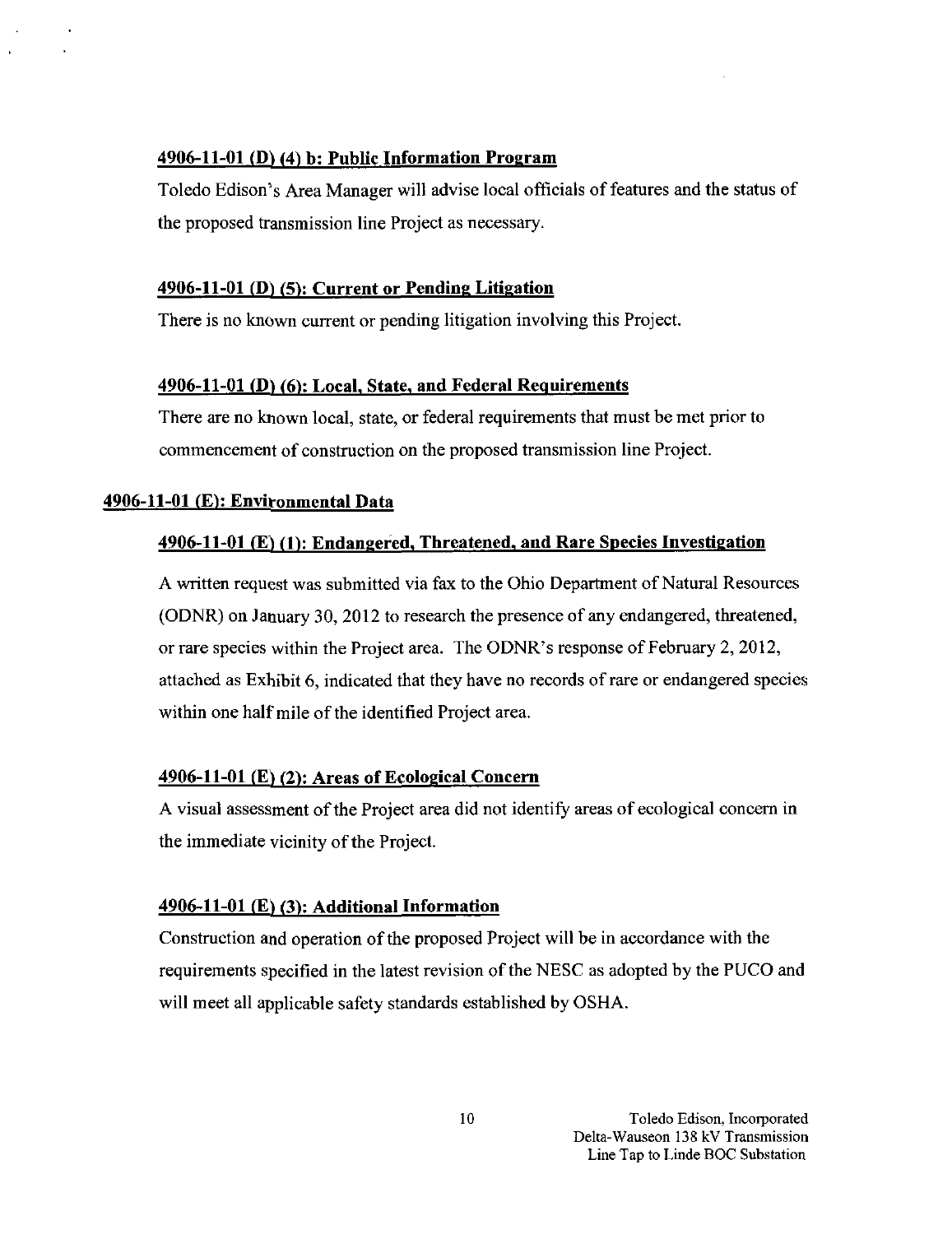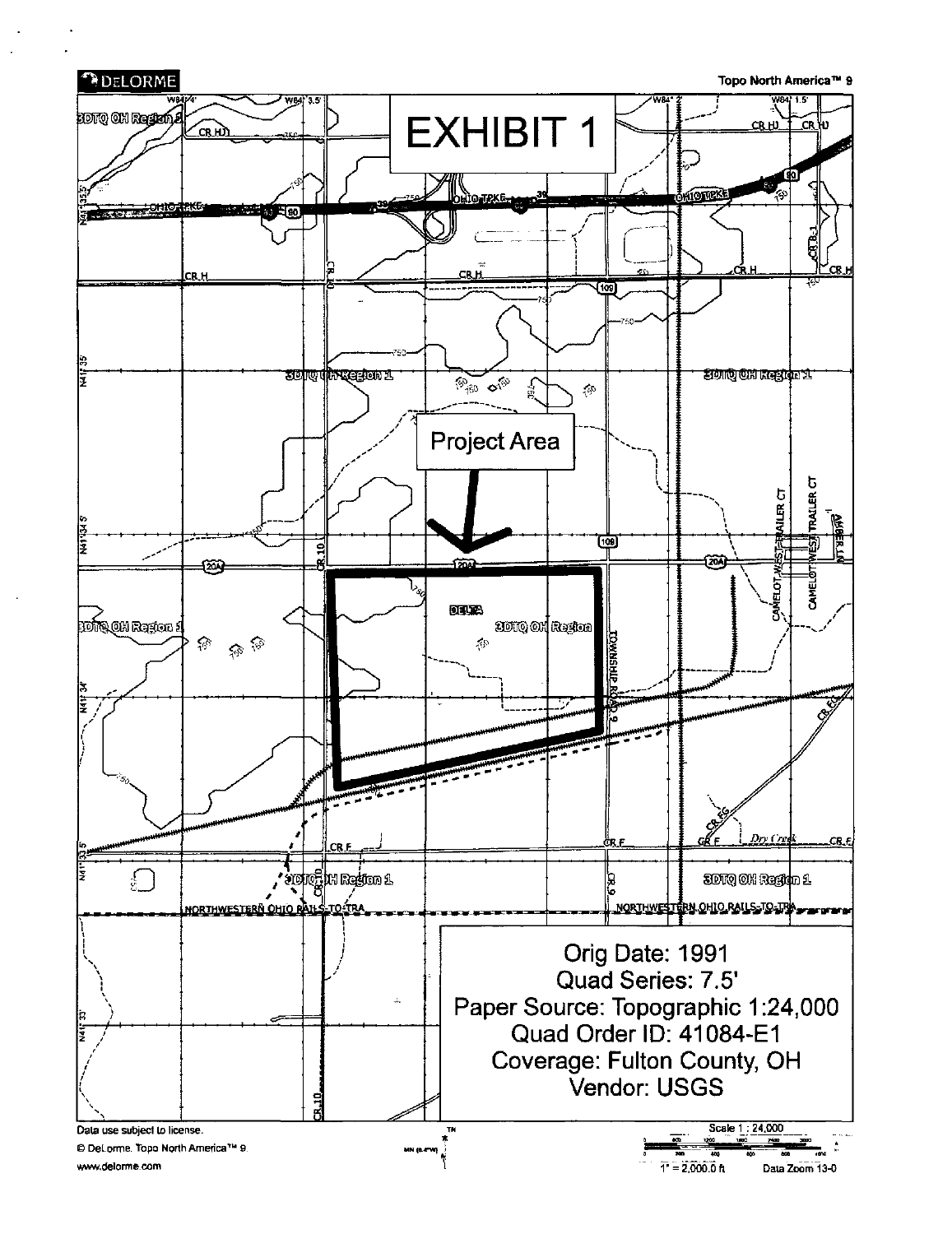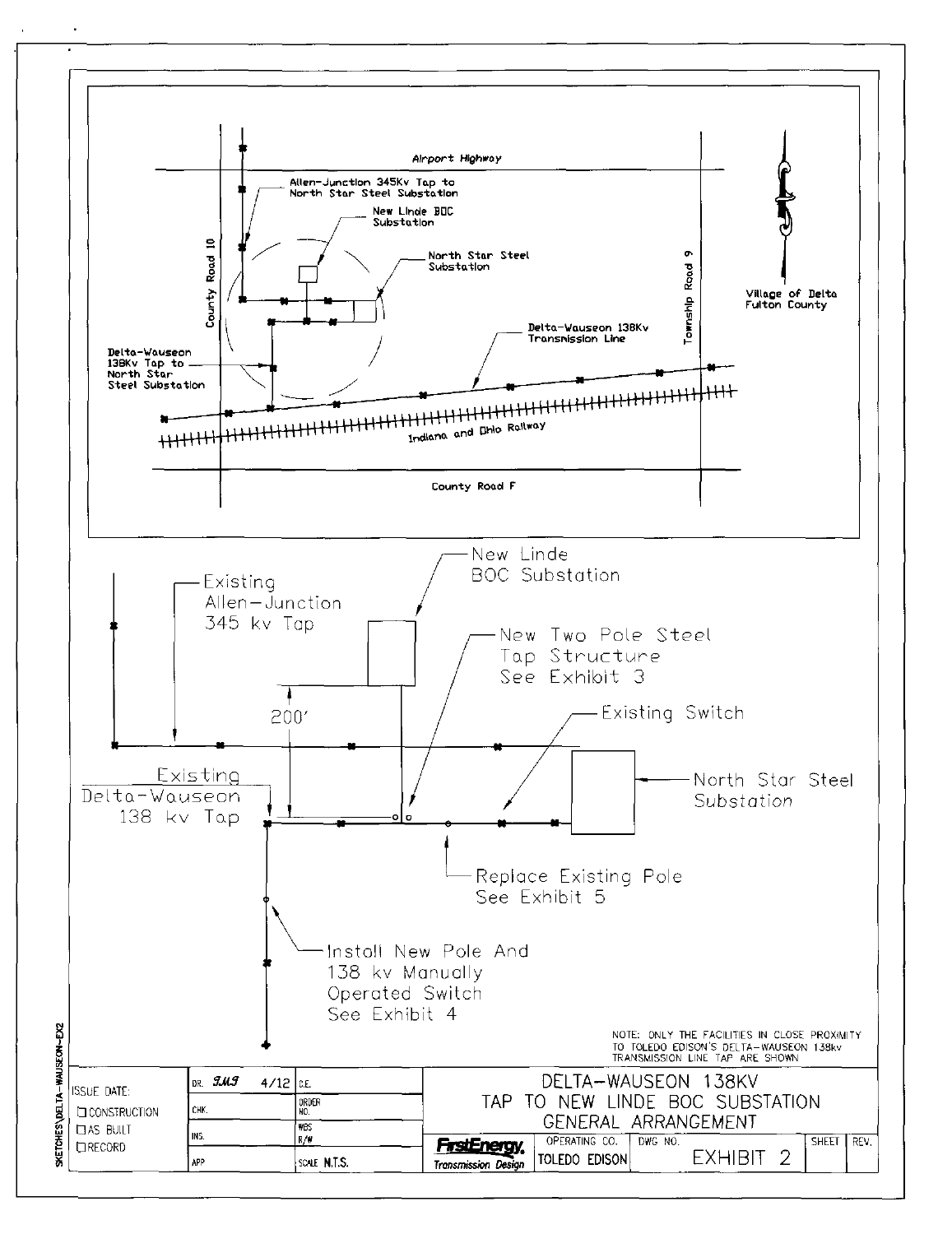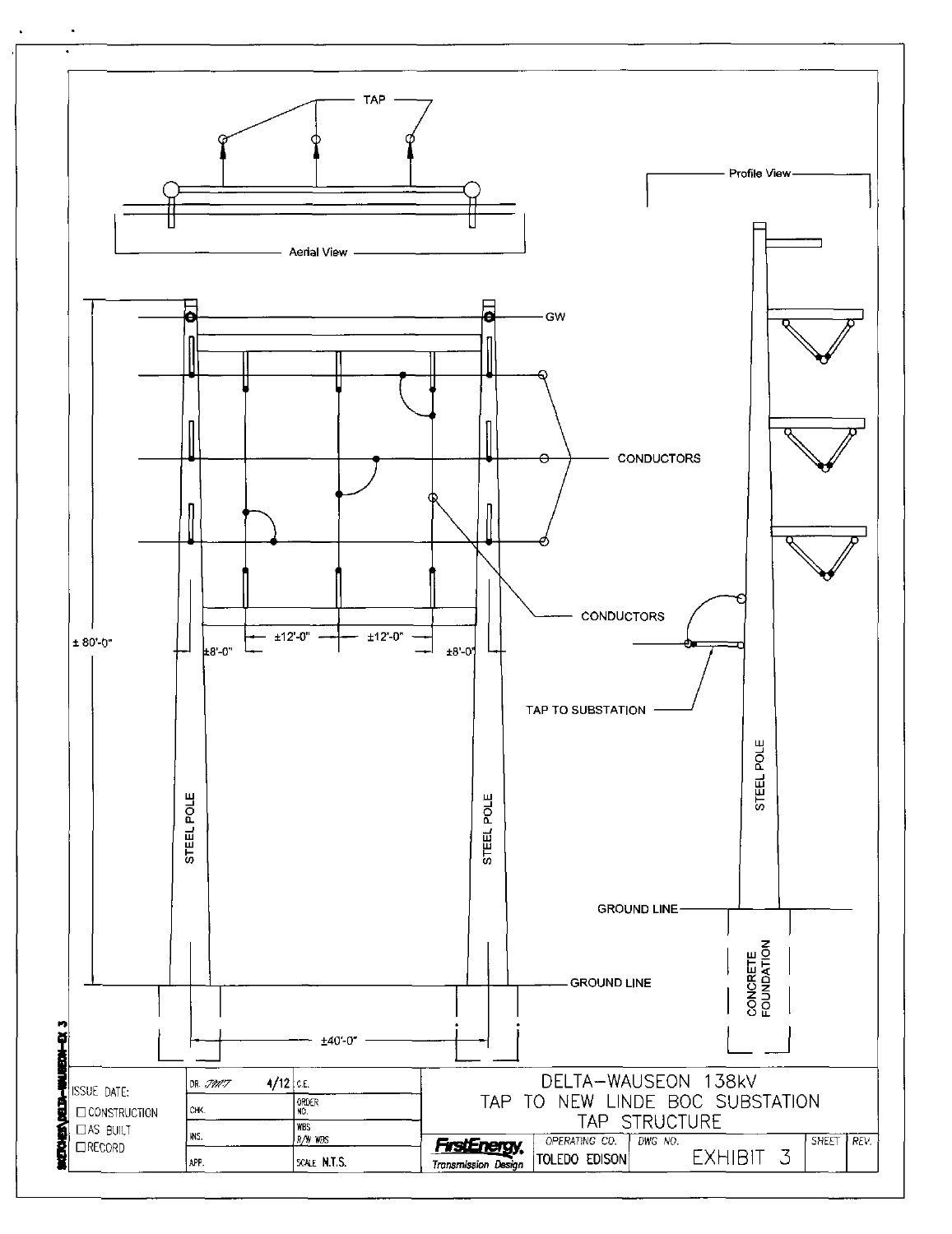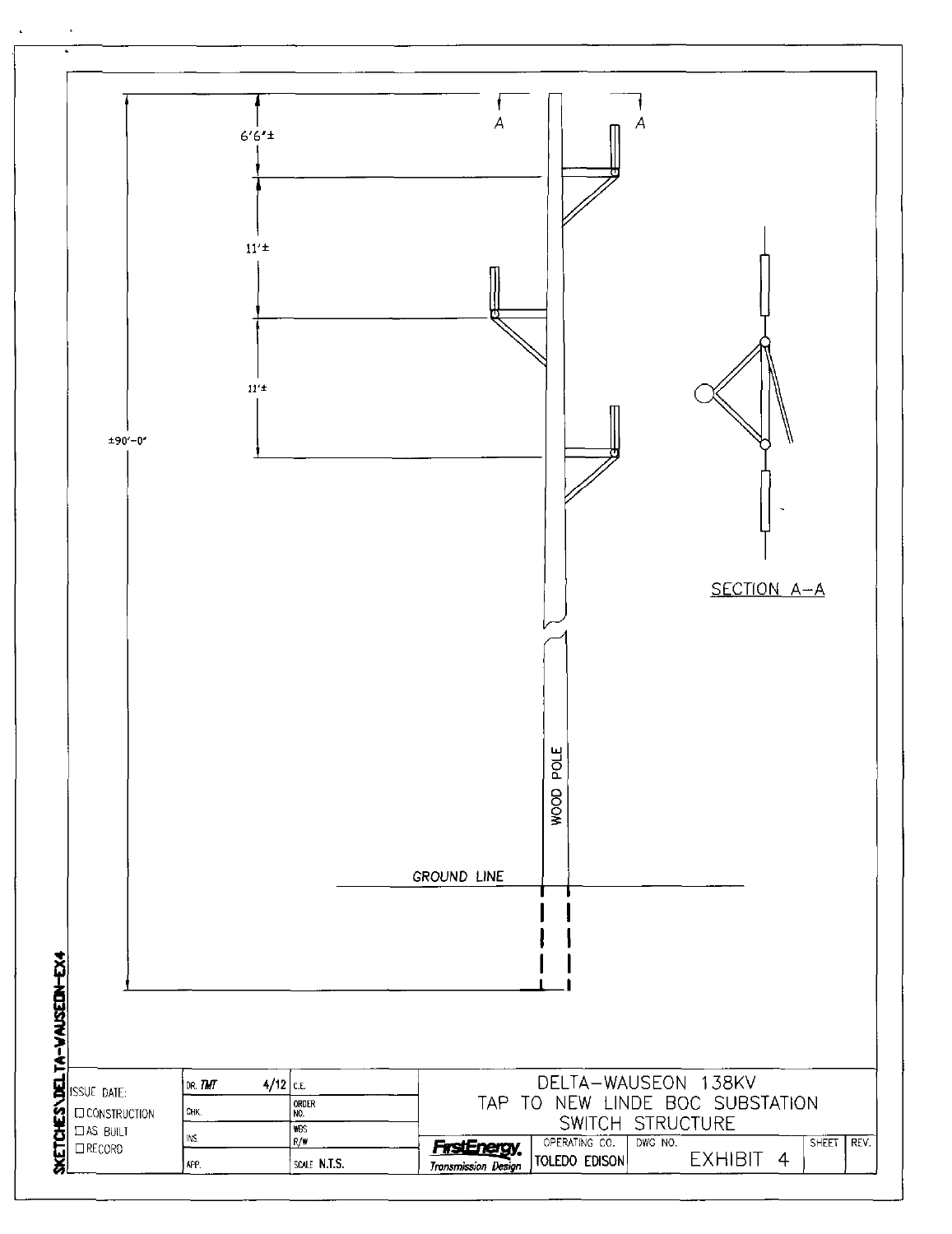